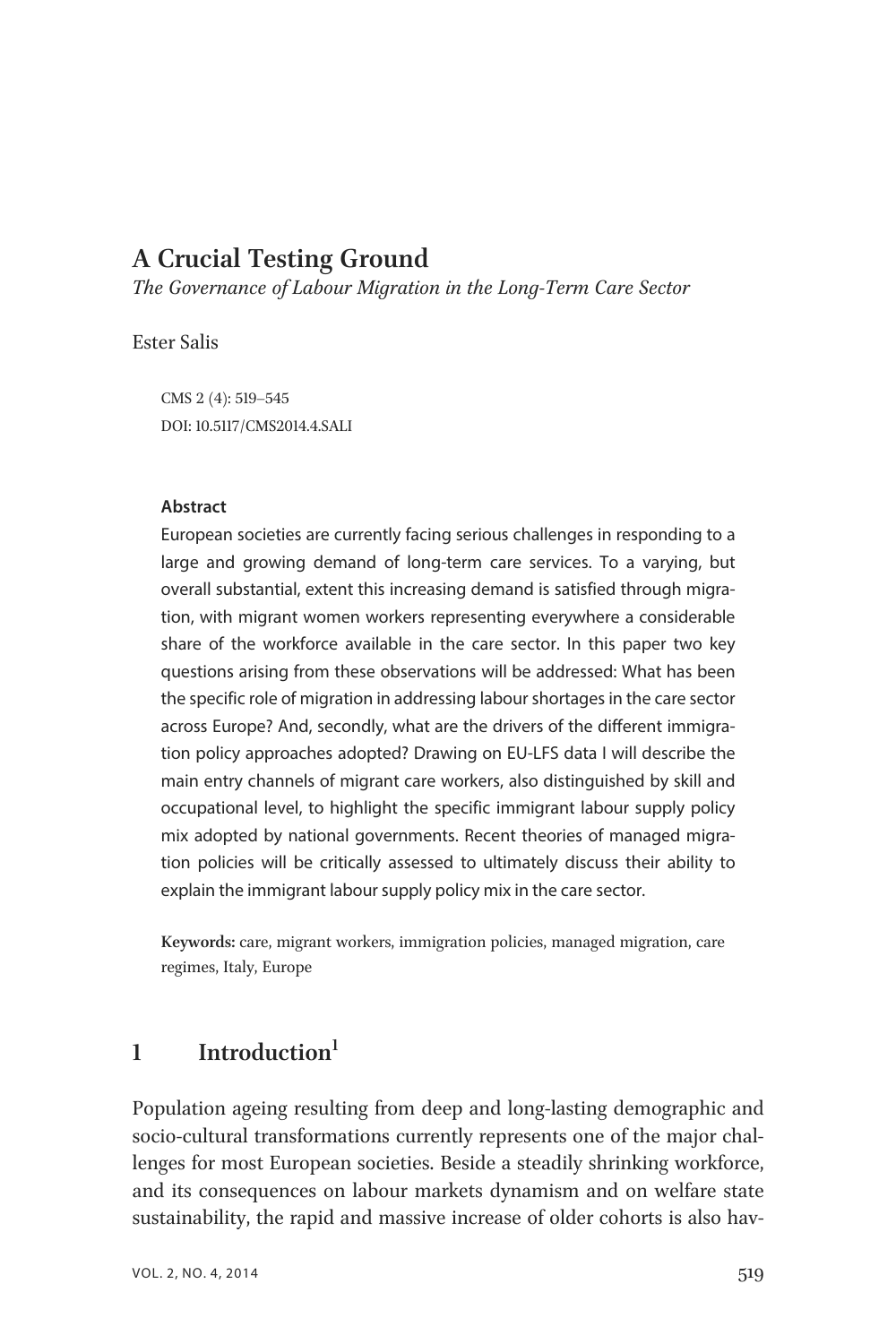ing (and will increasingly have) important consequences in terms of growing demand of personal and household care services to support dependent people and their families. Indeed, demographic ageing is among the causes of the crisis of traditional informal care systems, revolving around the central role of family members, and primarily women among them: declining size of households and families, transformation in family structures and living arrangements, increasing female participation in labour markets have jointly resulted in a reduction of available caregivers within families. At the same time, European welfare states are undergoing an enduring process of restructuring and withdrawal, gradually downsizing the direct provision of care services. As a consequence of this complex mix of societal processes, new markets for care services have emerged and developed. The development of professional care and personal services has even been lately identified by the European Commission as one of the sectors with the highest job creation potential: 'The size and fast growth of these sectors (twice the employment growth overall) suggests they will remain a key driver in providing new jobs in the years to come' (European Commission, 2012, p.  $6$ ).<sup>2</sup> A large part of the emerging care needs concerns, in particular, people in their old-age (over-65), namely the demographic group showing the most rapid and remarkable growth. Therefore the long-term care (LTC) sector (encompassing both health as well as personal and social care activities) is the one displaying the greater expansion (Colombo et al., 2011).

During the last decades, migrant labour has substantially contributed to the expansion of employment in this sector, although to a different extent and in various forms across European countries. This trend has persisted throughout the current economic crisis: in a general context of rising unemployment, especially for migrant workers, employment of foreign-born workers in domestic or residential care services has increased respectively by 20% and 44.5% between 2008 and 2012 in the European OECD countries (OECD, 2013).

The growing contribution of migrant labour to LTC workforce has attracted increasing attention of scholars and researchers with different disciplinary backgrounds. Much scholarly work has been focused at explaining the emerging demand for care labour by looking at the intersection between care and employment regimes in determining labour shortages in the care sector in a macro perspective (Kilkey et al., 2010; Williams, 2010), or by comparing the micro-determinants of migrant care labour demand by type of employers and by country (Anderson, 2007; Moriarty, 2010). Less attention has been devoted at explaining the characteristics of the labour supply and the role of migration policies in determining these features.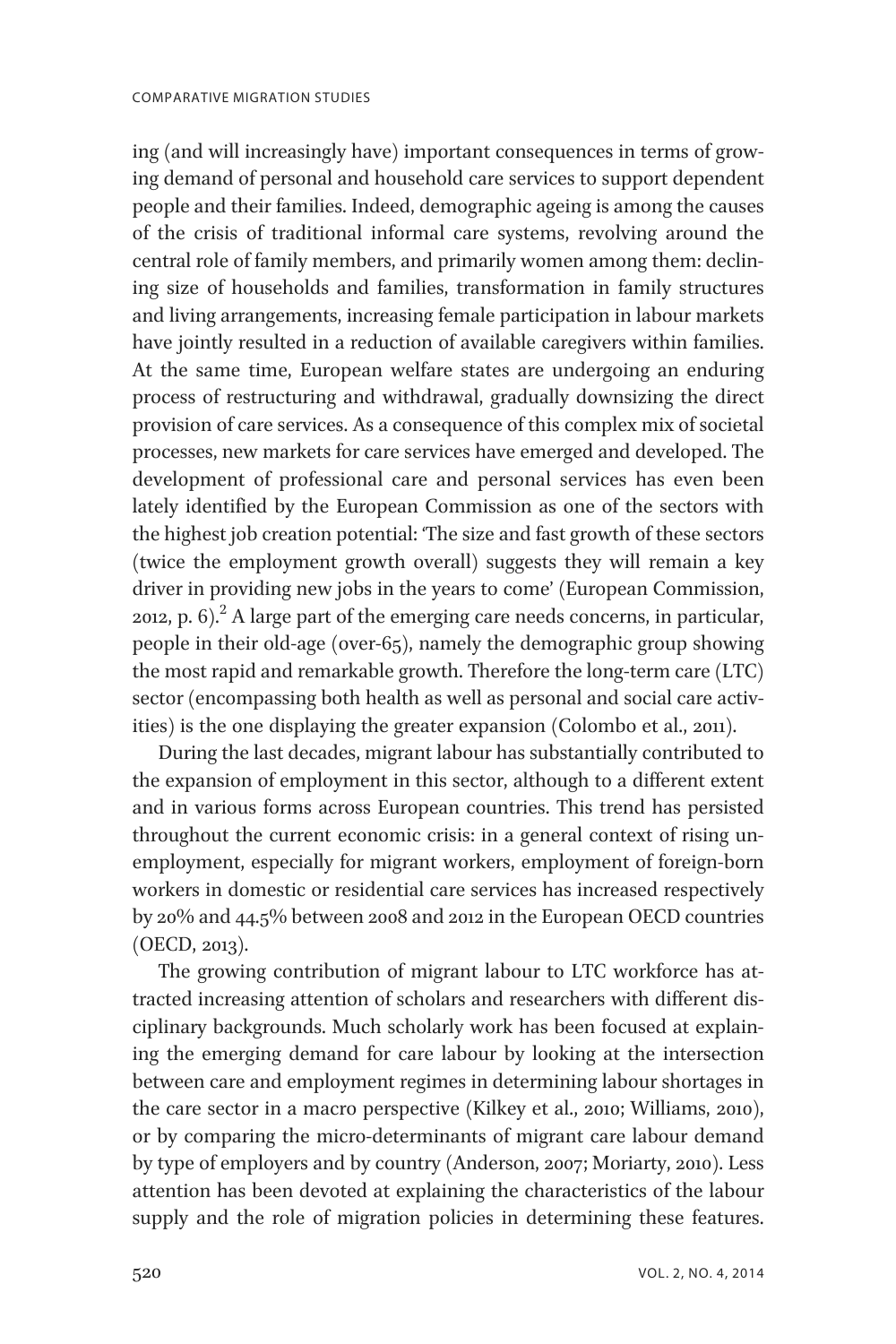This contribution aims at filling this gap by looking at the articulation of Immigrant Labour Supply policies in the care sector across Europe, and more specifically in the LAB-MIG-GOV research project's target countries. What has been the specific role of migration in addressing labour shortages in the LTC sector across Europe? Which specific policy mixes for Immigrant Labour Supply have been adopted in response to an expanding demand for LTC services? And which factors may explain the different policy approaches adopted? These are the key questions that this contribution will attempt to answer.

I will first review the existing literature that has focused on explaining the emerging demand for migrant care labour in Europe to highlight its inadequate consideration of immigration policymaking. Therefore, starting from a critical assessment of recent immigration policy theories, I will propose an analytical framework centred upon the concept of Immigrant Labour Supply policy mix and I will explain why and how it can better explain the differentiated contribution of migrant labour to the LTC workforce across Europe; secondly, I will draw on original estimates produced in the context of the LAB-MIG-GOV project<sup>3</sup> to describe the recent contributions of migrant workers in the care labour markets across Europe, giving special attention to the distribution of migrant labour across the skill spectrum in LTC labour markets; I will then describe the main entry categories of migrant care workers (MCWs) in the main target countries, as a proxy indicator for immigrant labour supply policies across Europe; finally, I will advance some hypothesis on the main drivers of the different policy choices adopted.

#### 2 The internationalization of European care regimes: an analytical framework

The key contribution of migrant workers to the labour markets for care in Europe has not gone unnoticed to scholars and researchers. The scientific interest for the increasing internationalization of care labour has soared in the latest decades, prompted by feminist research on the racialised and gendered divisions of care in contemporary western societies. Global care chains linking the poor global south and the affluent ageing north in an international division of reproductive labour (Parreñas, 2000) have been analyzed in depth by a wealth of feminist studies (Yeates, 2012).

More recently, scholars of comparative welfare studies have claimed the importance to look at the dynamic intersection of care, employment and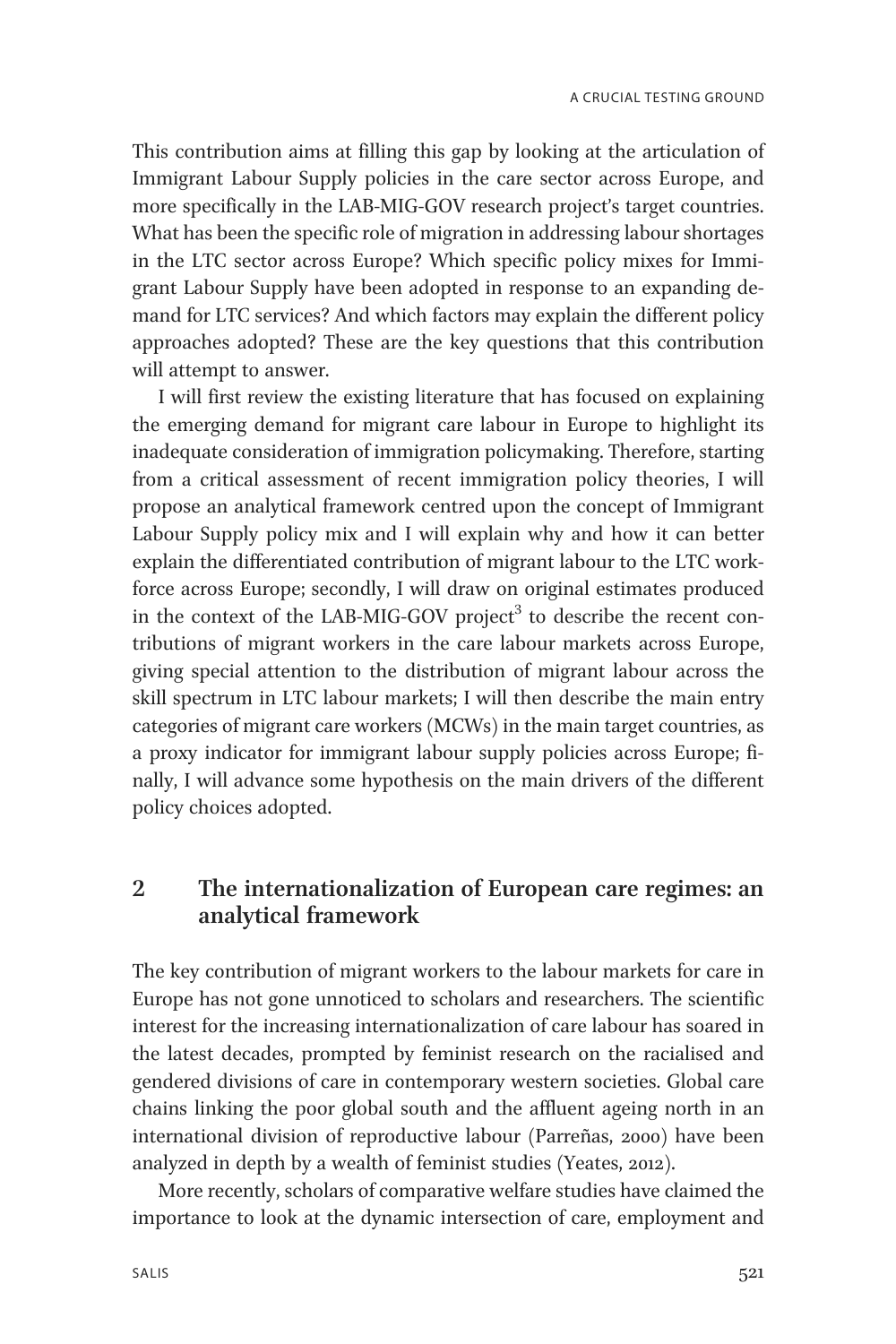migration regimes to explain the emerging care deficit in European welfare states and the increasing contribution of migrant labour in tackling care needs. Authors in this body of research have thus highlighted the specificities of national contexts in framing and shaping the different forms of migrant care labour: indeed, as Williams, (2012: 370-1) stressed, it is important to look at 'specific forms of migrant care labour that any individual care regime generates'. European care regimes greatly vary in the organisation, provision and financing of care<sup>4</sup>. At a first level, European care regimes differ in the relative weight and respective roles of State, family, market and no-profit actors in providing care to people in need. Other major interconnected dimensions on which variations emerge are: settings of care, namely whether care is mainly provided at home or in some kind of residential settings (Colombo et al., 2011), and funding, where care may be publicly funded (through in-kind services or some form of monetary support), resort on private resources of families or, as in actual arrangements, rely on a mix of public and private resources (Da Roit et al., 2007). Furthermore, important differences are found on the regulation and provision of care for different types of recipients, namely childcare or long-term care for elderly or disabled: in particular, whereas childcare has been included in the framework of the new 'social investment' strategy underpinning welfare reforms in most European countries, elderly care has remained largely excluded from this framework.

At the same time, despite still substantial differentiation across European care regimes, more recent contributions have instead highlighted the emergence of 'converging variations' towards the marketization of care as well as the appearance of 'routed wages' in care work (Ungerson 2003; Williams 2010; Williams and Brennan, 2012). In particular, Bettio and Verashcaghina (2010), identify the main developments of (western) European care regimes in progressive shifts i) away from institutionalized care towards home care; ii) away from public provision and towards private or mixed services backed up by cash transfers; iii) in favour of services that complement rather than replace informal care. The marketization process has targeted long-term care to a greater extent than childcare: in line with the social investment approach adopted in the Lisbon Strategy, decreasing public investments in care for older people compared to childcare are observed and, consequently, a greater marketization of elderly care work (Brennan, Cass et al., 2012). These processes, inspired by neo-liberal ideologies and urged by rising public budgets constraints, have been creating markets, or 'quasi-markets' (Le Grand, 1991), for care services: it is precisely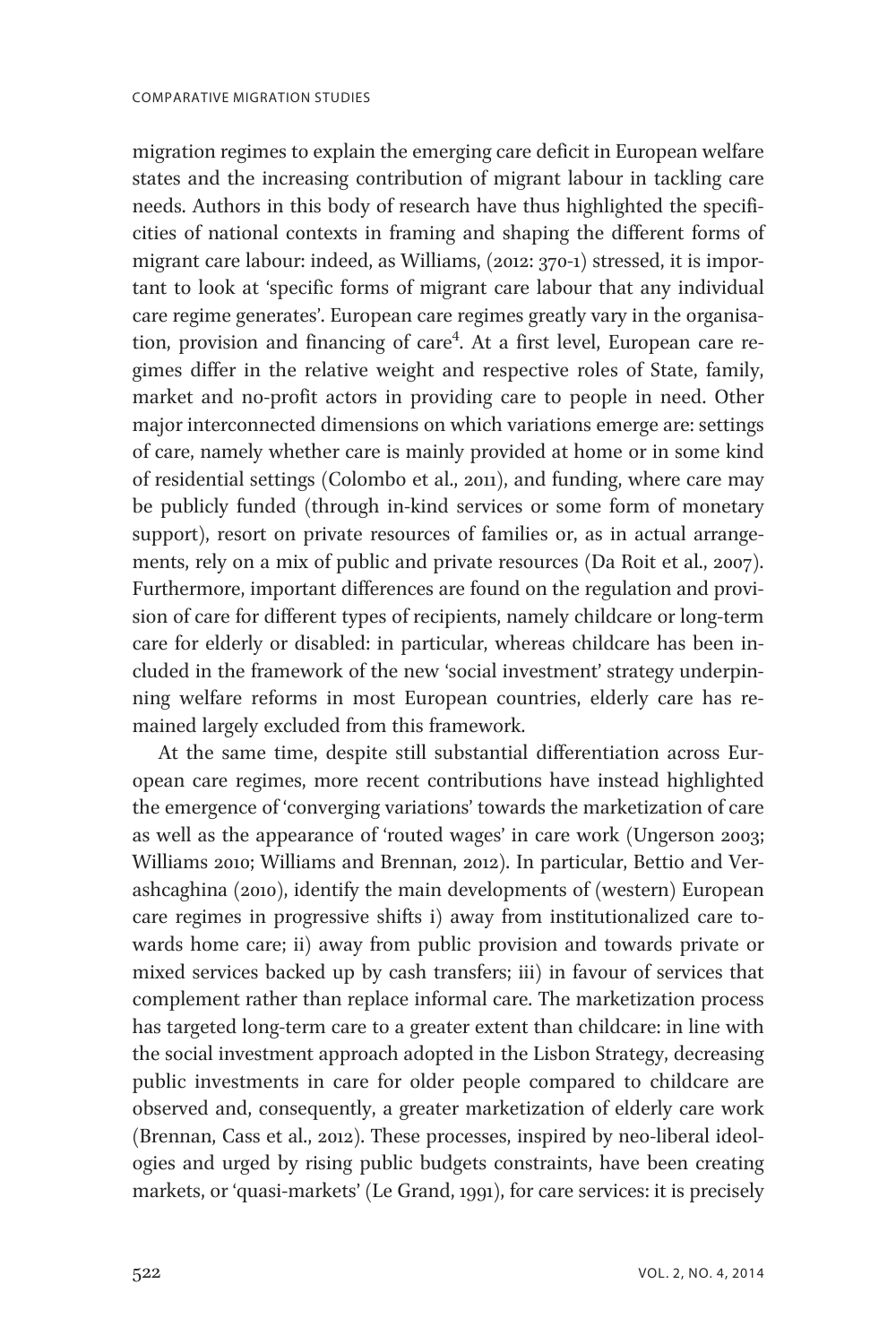here that a new space for the employment of migrant workers in the care sector has been opening in many European countries.

In fact, the interaction between care and employment regimes largely explains the existing segmentation within and outside care labour markets and the magnitude of care labour shortages in each national context. Simonazzi (2009) describes 'national employment models' in the care sector by complementing characteristics of the care regimes with specific labour market regulations concerning pay, working and employment conditions or skills, training and credentials in the care sector: these aspects largely determine the attractiveness of this kind of work for native workers, who tend to shun those jobs with poorer employment and working conditions, lower wages, and bad social recognition. And long-term care is a typical example of a marginal labour market sector where low pay<sup>5</sup>, poor working conditions, little opportunity for career development, and high vacancy and turnover rates prevail (Fujisawa and Colombo, 2009). In general terms, a greater role of state-provided care services, either in institutional or domiciliary settings, usually entails better employment and working conditions (in terms of wages, employment protection, working hours, etc.), a greater labour supply by native (women) workers and a limited role of migrant labour. Conversely, the widespread use of cash transfers, with no or low conditionality upon their use, lower employment protection or poor regulation of care work, creates strong incentives towards the often irregular employment of care workers and makes care work unattractive for native workers: this is where the role of migrant care labour is greater.

In this complex and dynamic context, authors in this thread underline the key role of migration regimes in shaping migrant care labour force characteristics and affecting patterns of labour market integration of MCWs. Shutes and Chiatti (2012), drawing on a comparison between elderly care systems in UK and Italy, reveal how trends towards marketization of care – although starting from two very different models – and specific configurations of immigration policies have converged towards a wide use of migrant labour in LTC services. In particular, the authors highlight the role of immigration policies in shaping the employment of migrant care workforce. Thus, irregular migrants can only enter the informal labour markets where low wages and poor or exploitative working conditions are widespread and, at the same time, holders of regular residence permits face different sets of constraints and restrictions in their occupational mobility (Cangiano, 2014b). As a result of the different intersection of care and migration regimes, employment of migrant care labour is concentrated in the private sector (including private hospitals and residential care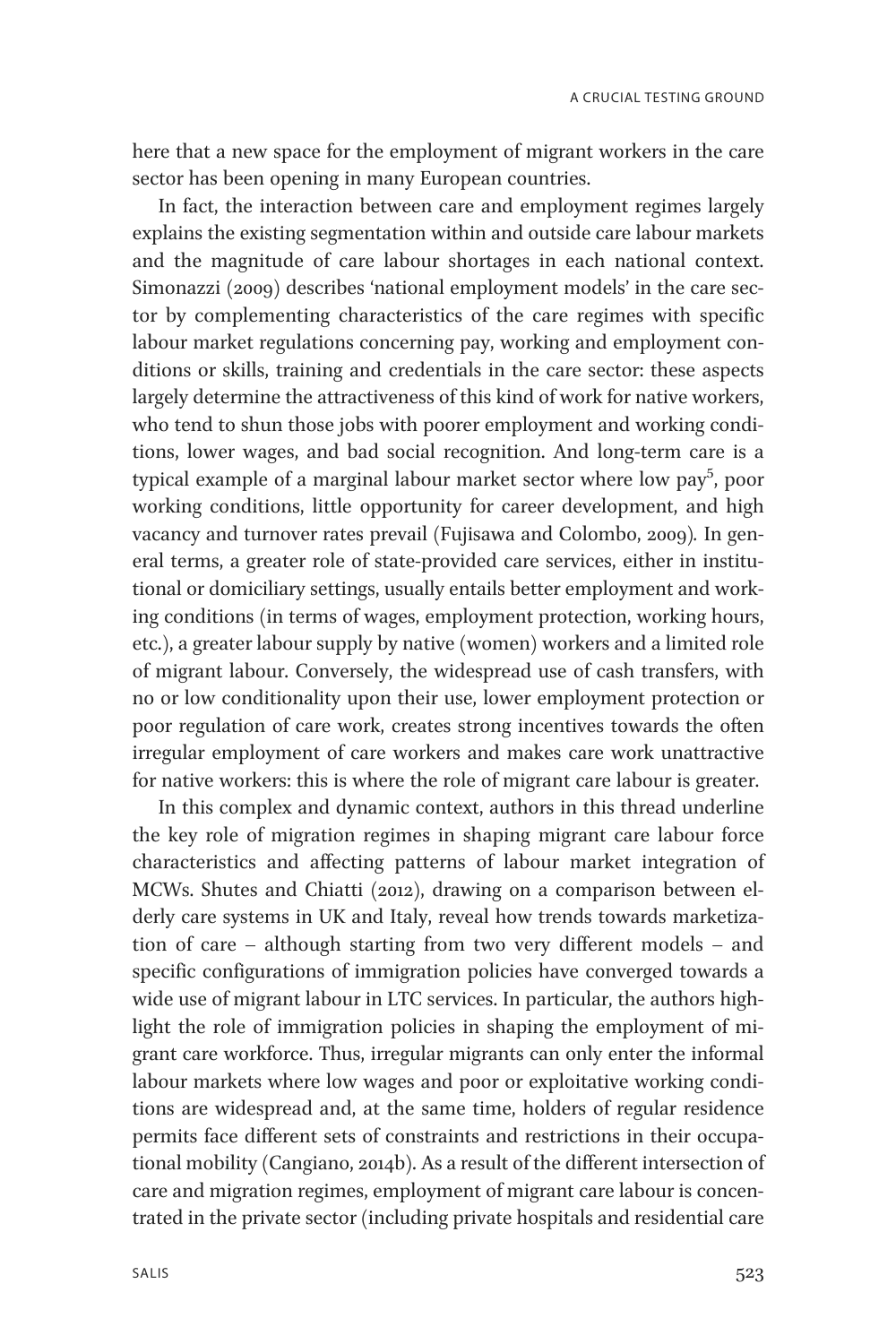homes in particular) in the UK and in private households in Italy, where it is shaped both by irregular status and by the terms and conditions under which regular immigration status can be obtained. Similarly, in another comparative study on UK, Italy and the Netherlands, Van Hooren (2012) has identified three different models of migrant care labour, originating from specific features of the national care regimes that shape the labour demand in the sector: Italy, where a 'migrant-in-the-family' model of care has emerged (Bettio, Simonazzi et al., 2006) as a consequence (among other factors) of the prevalence of unconditional cash allowances; UK, with a 'migrant-in-the-market' model, explained by the larger use of means-tested cash allowances and outsourcing of public domiciliary care services by local authorities to private service providers, and the Netherlands where none of the two has been observed and the employment of migrant workers in the care sector remains negligible. Van Hooren (2012), also looks at the role of immigration policies in setting up these three different models and she concludes that 'labour migration policies for care workers only had a limited impact on the employment of migrant workers' since 'many migrants employed in the social care sector rely on residence permits unrelated to employment or [... ] are already living in the country as irregular migrants' (p. 143).

The literature on comparative analysis of care regimes has thus considerably contributed to explain why and how labour shortages in the care sector have emerged as well as the peculiar characteristics of the labour demand in this labour market sector and the main variations observed across European States. Potential employers of care workers greatly vary from public sector agencies to non profit voluntary associations, from forprofit service providers to private households. In the latter case it is even problematic to speak of 'employers' since, as much research has showed, 'the employers of domestic [and care] labourers often do not see themselves as employers' rather declaring to pay for some help or to buy services instead of labour (Pannell and Altman, 2009, p. 5; see also Ambrosini and Cominelli, 2005). Demand for care labour is thus highly diffuse, atomized and fragmented across a wide range of actors, with little opportunities to access the venues of policy-making or to effectively influence decisionmaking processes, especially as far as immigration policies are concerned.

However, and most importantly for the goals of this contribution, one critical element of comparative care regimes analysis is that it lacks a sound analysis of immigration policy-making and the extent to which this is shaped by specific features of national care and employment regimes. In most cases, immigration regimes are in fact introduced in the analysis as a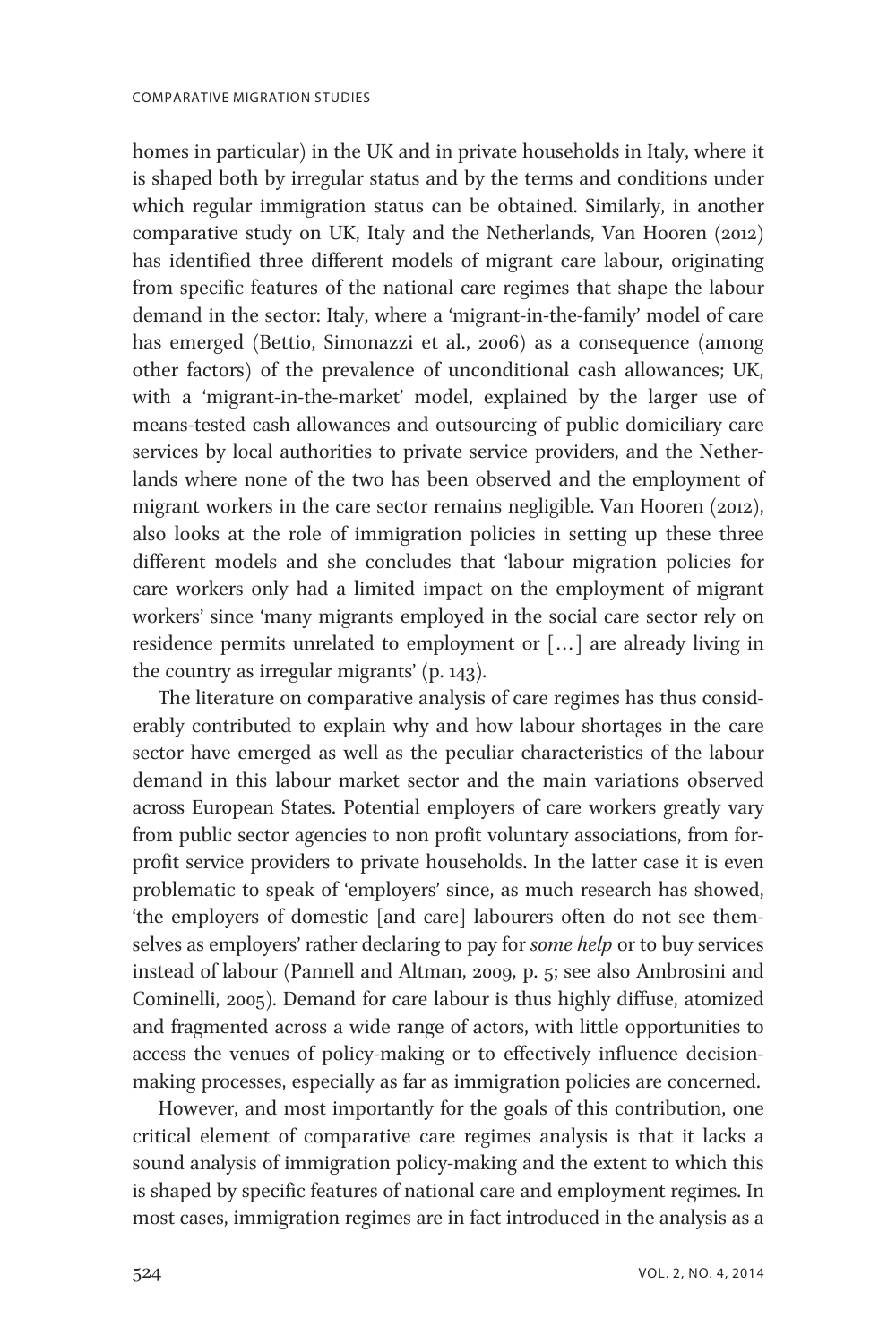static and independent factor that care and employment regimes adapt to. The emergence of labour and skill shortages in the care sector, stemming from actual care and employment policies and their dynamic evolution, is indeed a powerful factor to explain relative openness or closure of national labour immigration policies. Nonetheless, it is not the sole factor to account for and immigration policies are typically the outcome of complex mediations between competing interests and concerns. Recent evolutions towards the revival of labour migration in the pre-crisis decade have been reflected in significant changes in immigration policies that have favoured economic migration inflows over allegedly unproductive family or humanitarian categories (Pastore, 2010). Aiming at explaining this revival, recent theoretical approaches have explained the shift from a 'zero-immigration' to a 'managed migration' policy approach by looking at specific features of national 'varieties of capitalism', or models of political economy (Menz, 2008; Menz and Caviedes, 2010). According to this literature, the neo-liberal competition state would aim at maximising its 'competitiveness' by ensuring a business-friendly climate (Lavenex, 2006): managed migration fits into this new framework by framing migrants as potentially valuable human resources (Menz and Caviedes, 2010). Labour migration policies have consequently revived as a key tool to source labour and skills deemed useful for the national economy, through the key lobbying and mediation efforts of labour market interest associations (i.e. employers' and workers' organizations). As Menz (2008) argues, the more employers organizations are internally united and structured the more effective and successful their policy demands for open immigration policies will be. Therefore, in general terms, coordinated market economies (CMEs) and, to some extent, mixed market economies (MMEs) tend to accept only skilled and highly skilled labour migrants and to close their doors to low-skilled migration, while liberal market economies (LMEs) need labour migrants at both ends of the skills spectrum. Among our target countries, Germany and UK represent paradigmatic cases of, respectively, CME and LME whereas France is typically classified among mixed market economies, combining elements of both ideal-types.

Nevertheless, the analysis of the (lack of) management of care migration contributes to raise some criticism on the ability of the political economy of managed migration approach to give full and accurate account of the strategies through which European States source their labour needs abroad while, at the same time, enriching the analytical framework. In fact its restrictive focus on labour migration policies stricto sensu (i.e. those regulating the admission of third-country nationals for employment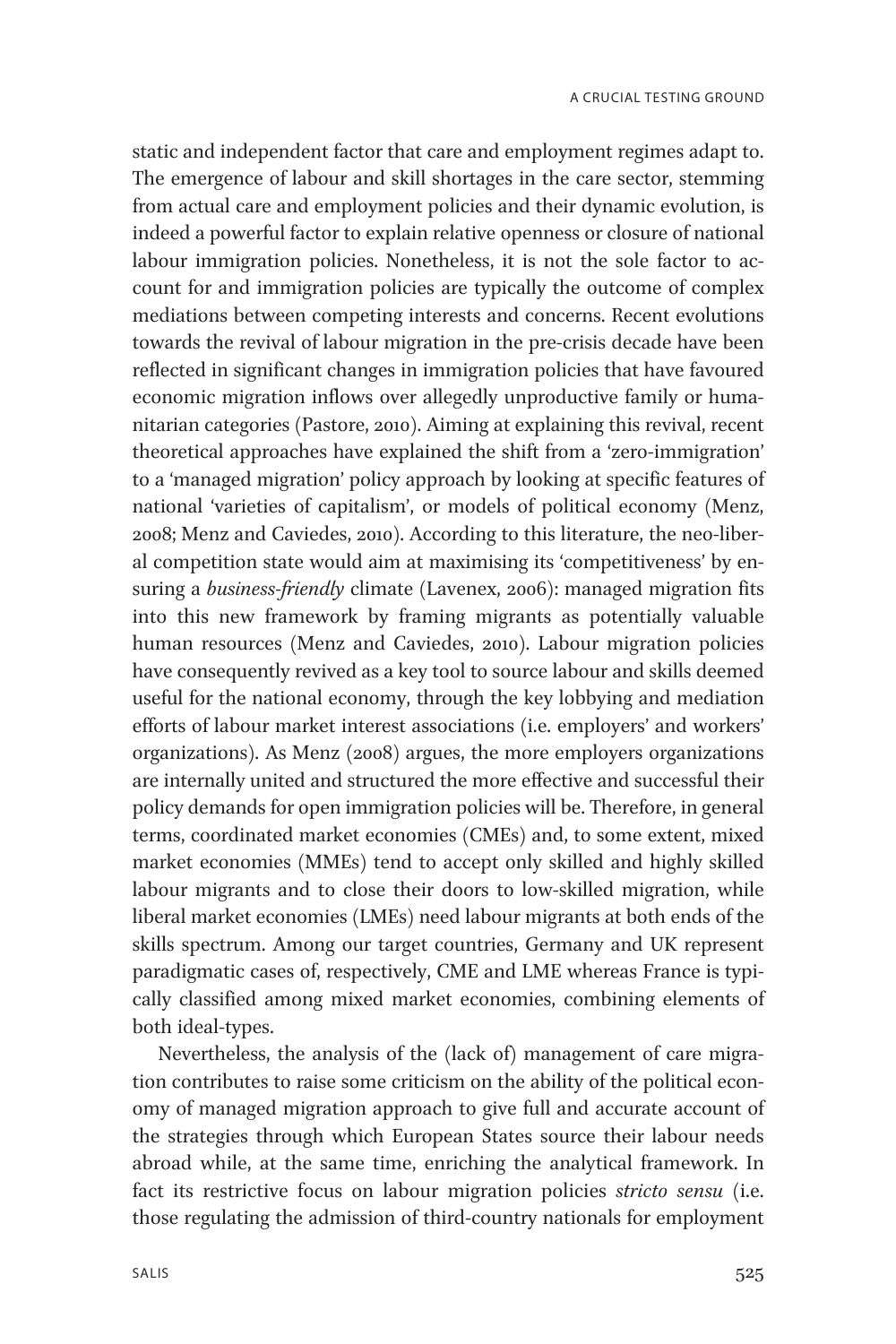purposes) as part of a competitiveness strategy do not allow to understand how and why States admit a substantial share of their migrant workforce through alternative channels. Consistently with the analytical framework used in the LAB-MIG-GOV research project, I will instead adopt here a broader focus on the complex and dynamic policy mix in what may be defined as a migrant labour supply (MLS) policy field (Pastore, 2014 and 2010). I will therefore look at both official labour migration policies addressing MCWs and at what we have defined as their 'functional equivalents', i.e. policies regulating other relevant entry channels. With the latter I essentially refer to national policies managing the admission and labour market access of EU newly accession countries' nationals and other profiles as diverse as family migrants, different types of humanitarian migrants, international students, so-called co-ethnics (e.g. Aussiedler in Germany or descendents of emigrants in Italy). Some attention will be also given to what we have called 'functional alternatives to labour migration policies', defined as all policies and measures (mainly situated in the labour market, education or training policy fields) which are explicitly meant to reduce the dependency on migrant labour and increase the presence of resident workers in given employment sectors. My argument here is that this broader analytical framework is particularly suitable to account for the management of care migration due to the specific characteristics of this labour market sector. One the one hand, as previously highlighted, the demand for care labour is highly dispersed and fragmented across a wide range of actors and private households hold a primary role here. This makes the translation of care labour demand into effective lobbying efforts for more open labour migration policies towards care workers a particularly challenging task. Hence, we can expect that alternative admission channels are more relevant for MCWs than for other more 'valuable' categories. On the other hand the traditional depiction of care work as unskilled or low skilled work prevent its inclusion into the framework of managed migration as a competitiveness strategy aimed at sourcing skills and talents useful for the national economy (Kofman, 2013).

A second source of criticism is more related to the empirical grounds on which theories on the political economy of managed migration are based. In fact, the southern European cases hardly fit in the framework proposed by Menz and his colleagues: even if EU Mediterranean countries have been among the forerunners in the revitalization of labour migration policies in the pre-crisis decade, this has in no way been framed as part of a competitiveness strategy. Southern European countries have not participated in the 'global race for talents', competing to attract highly skilled immigrants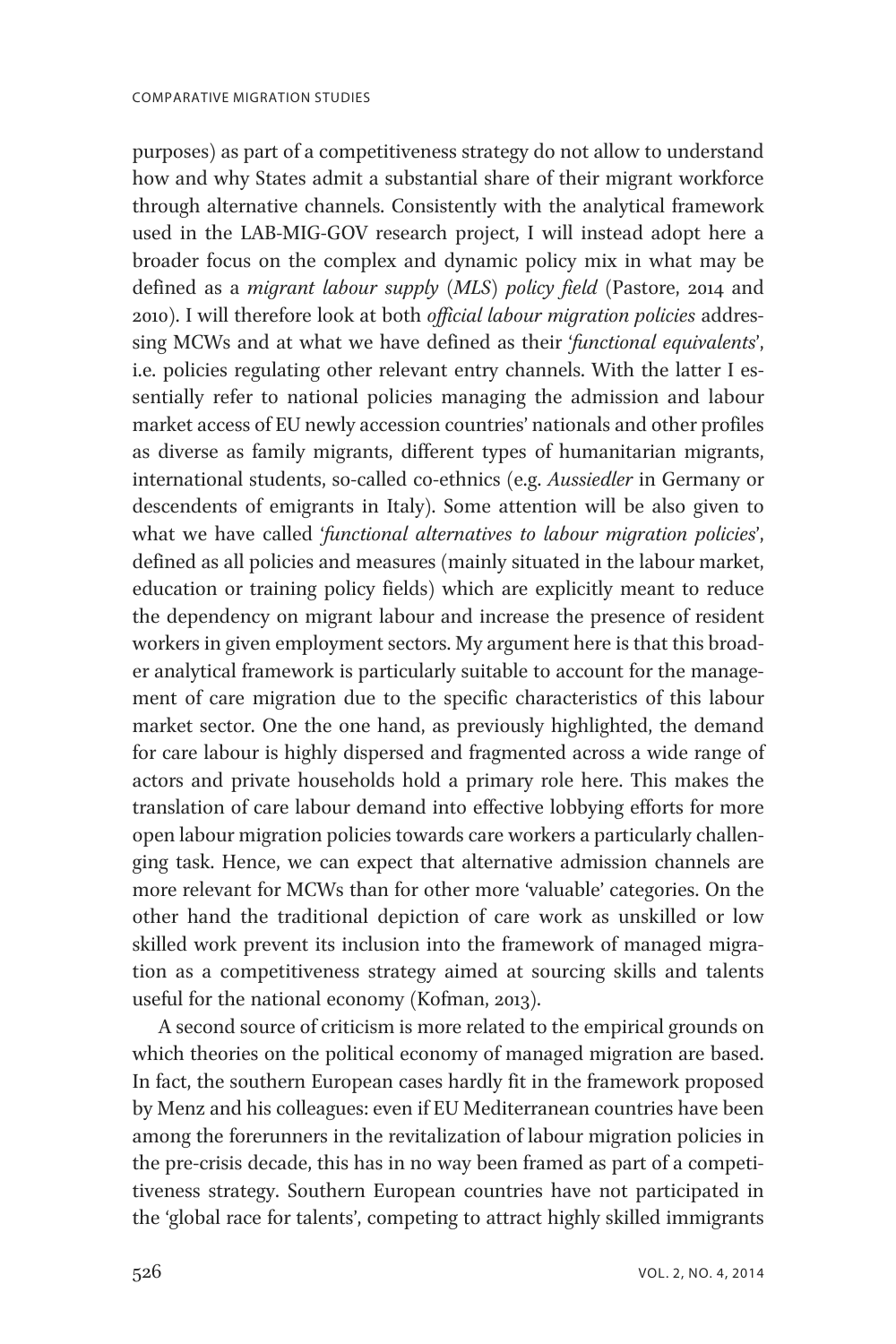deemed beneficial for their economies. Rather, they included loosen elements of skill selectivity in their official labour migration policies, de facto admitting huge inflows of low skilled labour. Mass immigration for working purposes has been driven mainly by demographic rather than economic competitiveness factors: in other words, migrant workers have been admitted to substitute for a native workforce that was shrinking in absolute terms rather than to contribute to enhancing the productivity of a fastgrowing economy. Immigration has been part more of a survival rather than a growth-oriented strategy and, I argue, care migration has significantly contributed to this.

## 3 The growing contribution of migrant care labour in European care regimes: empirical evidence

The main focus of this paper is on the overall long-term care migrant workforce, primarily differentiated by skill level rather than sub-segment of the care labour market (i.e. whether in institutional, residential or domiciliary activities). Since the main goal of this article is to analyse the Immigrant Labour Supply Policy mix adopted in selected EU countries and thereby critically assess recent immigration policy theories, I believe that a fine-grained distinction between different categories of care workers across sub-sectors is not particularly relevant here. The analysis will draw on data provided by EU-LFS and in particular by information contained in the 2008 ad-hoc module (AHM) on labour market situation of migrants on reason for migration, used as a proxy indicator for entry channels. Thanks to information provided in the 2008 AHM of the EU-LFS it is thus possible to provide data on the main recruitment pools of MCWs relative to main entry routes in the various EU countries<sup>6</sup> (Cangiano, 2014b). As for the geographical scope of the comparative analysis, this will be limited to the five largest European countries, namely Germany, France, Italy, the United Kingdom and Spain, plus Sweden. These were in fact the target countries of the LAB-MIG-GOV research project from which this article originates (see Pastore, 2014).

Although highly differentiated in forms and extent, the contribution of migrant labour to care labour markets across Europe has been everywhere significant, and it has increasingly been so in the past decade. Empirical description and analysis of the LTC workforce and of migrant labour involvement in it in comparative perspective is a highly challenging task. Researchers in this field are in fact confronted with serious methodological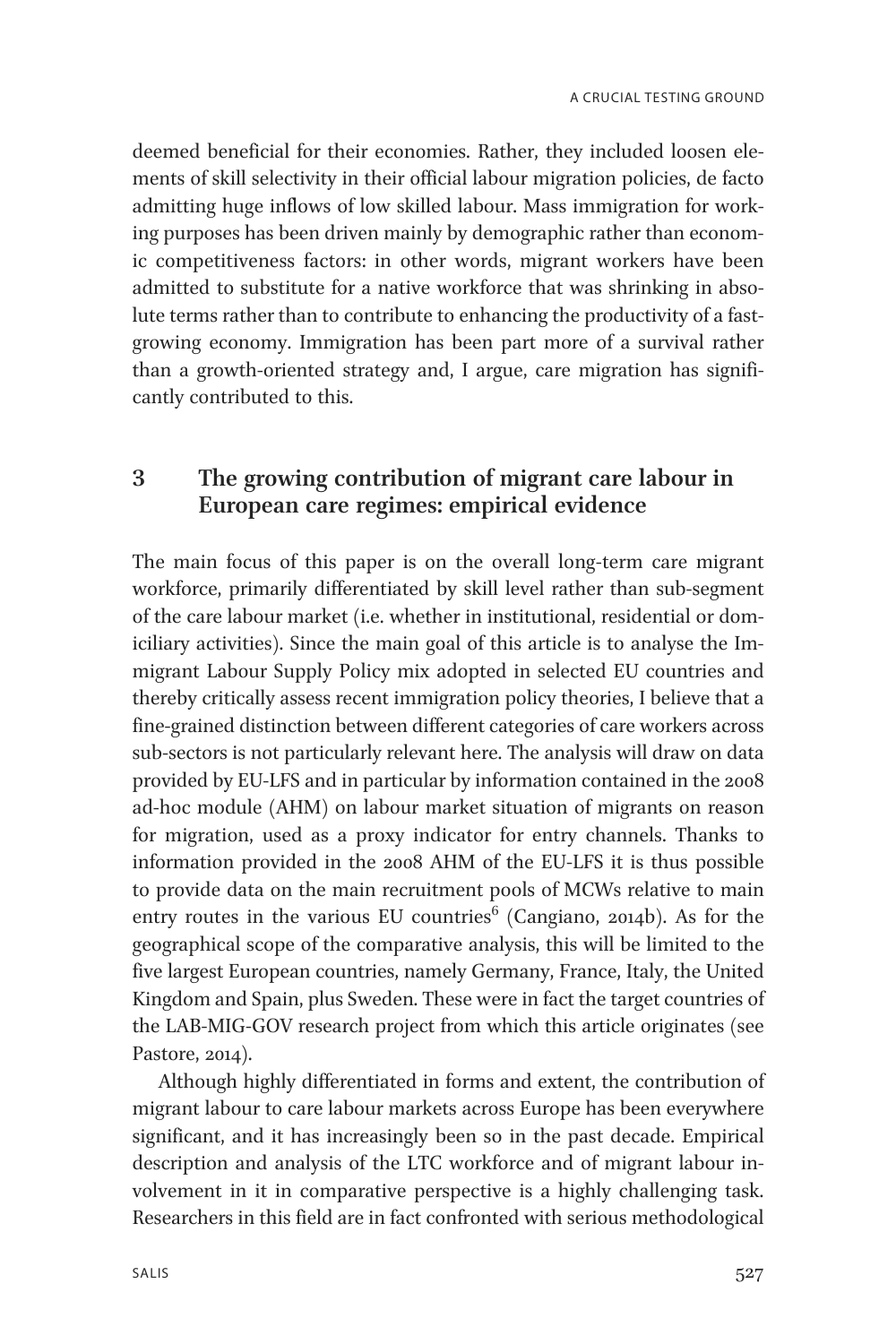constraints: first, significant differences in labour market structures, skills or classification of occupations within LTC sector in different European countries make a sound comparison difficult to achieve (Fujisawa and Colombo 2009; Simonazzi 2009); secondly, a straightforward identification of MCWs is made difficult by existing shortcomings in the definitions of who is a migrant in each individual country (Cangiano, 2012); finally, care work is often carried out in irregular forms (and by irregular migrants), especially when performed in private homes, which makes it difficult if not impossible to fully detect it in official statistics (Schwenken and Heimeshoff, 2011; Ambrosini, 2013a; Triandafyllidou, 2013). Despite acknowledging all these methodological challenges, Geerts (2011) proposes to identify LTC workers using data from the EU-LFS by singling out four occupational groups on the basis of the ISCO-88 groupings at 3 digits level: nursing and midwifery professionals (ISCO-88 category 223), nursing and midwifery associate professionals (ISCO-88 category 323), personal care and related workers (ISCO-88 category 513) and domestic and related helpers (ISCO-88 category 913) (see also Cangiano, 2014a for further discussion of methodological constraints). However, it must be noticed that these four categories are likely to overestimate LTC workers since they encompass a larger spectrum of occupations also related to child-care, health-care or home-care work. At the same time, EU-LFS is likely to underestimate the immigrant workforce due to well-known methodological limits such as the exclusion of irregular migrants from the sample or the different definitions of immigrants adopted in different EU countries (Cangiano, 2012).

In this contribution I adopt the same approach proposed by Geerts (2011) for the identification and analysis of the care workforce, while I draw on the method proposed by Cangiano (2012) to identify migrant workers in the 2008 EU-LFS sample<sup>7</sup>: in the context of this paper, then, migrant workers are individuals born outside their countries of residence, with both parents born abroad, and who have entered the host country when they were 15 or older.

With all these caveats in mind, here below I will sketch a picture of the migrant labour contribution in care labour markets across Europe in the last decade. Figure 1 shows that in 2009 the share of the migrant workforce in the LTC sector was substantial in all the target countries considered, exceeding 15% everywhere up to nearly 50% of the total workforce in the sector in Italy. Besides, the percentage of MCWs over total has considerably increased, though with important cross-national differences in the extent of the change: in Italy migrant workers represented around 3% of the overall workforce of the sector in 1999 while their increase in the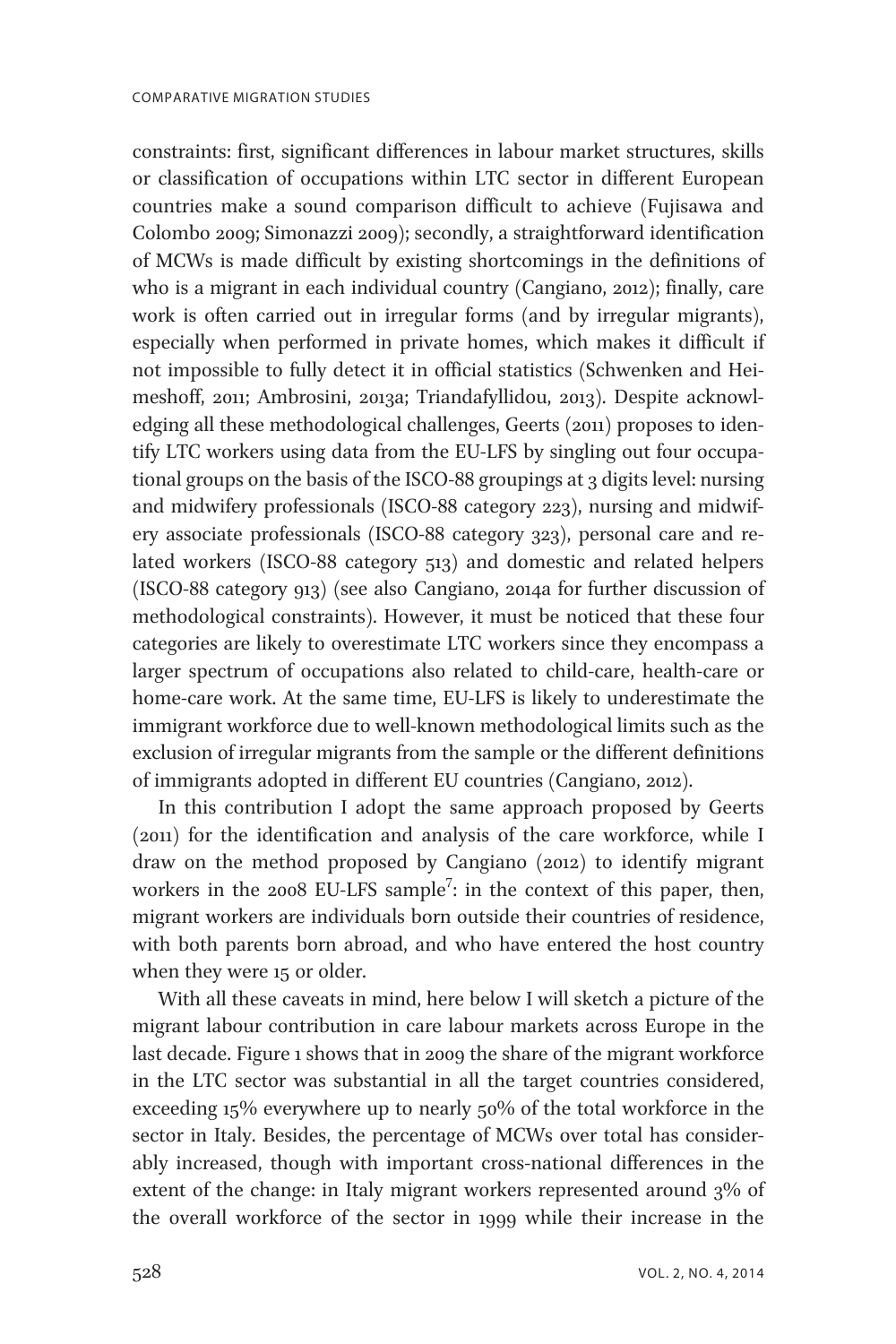following decade has been dramatic, to reach 48% in 2009; a similar, though slightly weaker, increase is observed in Spain (from  $6\%$  to  $31\%$ ). Conversely, France and Germany have not witnessed significant changes, with the share of the migrant care workforce over total increasing only by 2 percentage points in both cases (respectively from 14 to 16% and from 20 to 22%). The UK and Sweden represent intermediate cases where the weight of the migrant care workforce has nearly doubled though remaining at lower levels than in Italy and Spain (respectively from 9 to 17% and from 11 to 21%).



Figure 1 Migrant share (%) of the care workforce in LAB-MIG-GOV countries, all occupational categories included, 1999 and 2009 Source: Courtesy of Alessio Cangiano; calculations based on the EU Labour Force Survey

If the contribution of MCWs has been substantial, in purely quantitative terms, it is also important to look at more qualitative aspects of care migrant workforce, namely the positions occupied by migrants across the occupational spectrum in the care sector. We may then ask what has been the role of migrant workers in the different occupational categories within the LTC labour market across EU countries. The table 1 below describes the distribution of MCWs in the six LAB-MIG-GOV target countries across the three main broad ISCO-88 occupational groups in 2008: nursing and midwifery professionals and associate professionals (highly and medium skilled), personal and related care workers (low-skilled), and domestic workers (unskilled), also distinguishing between those who entered the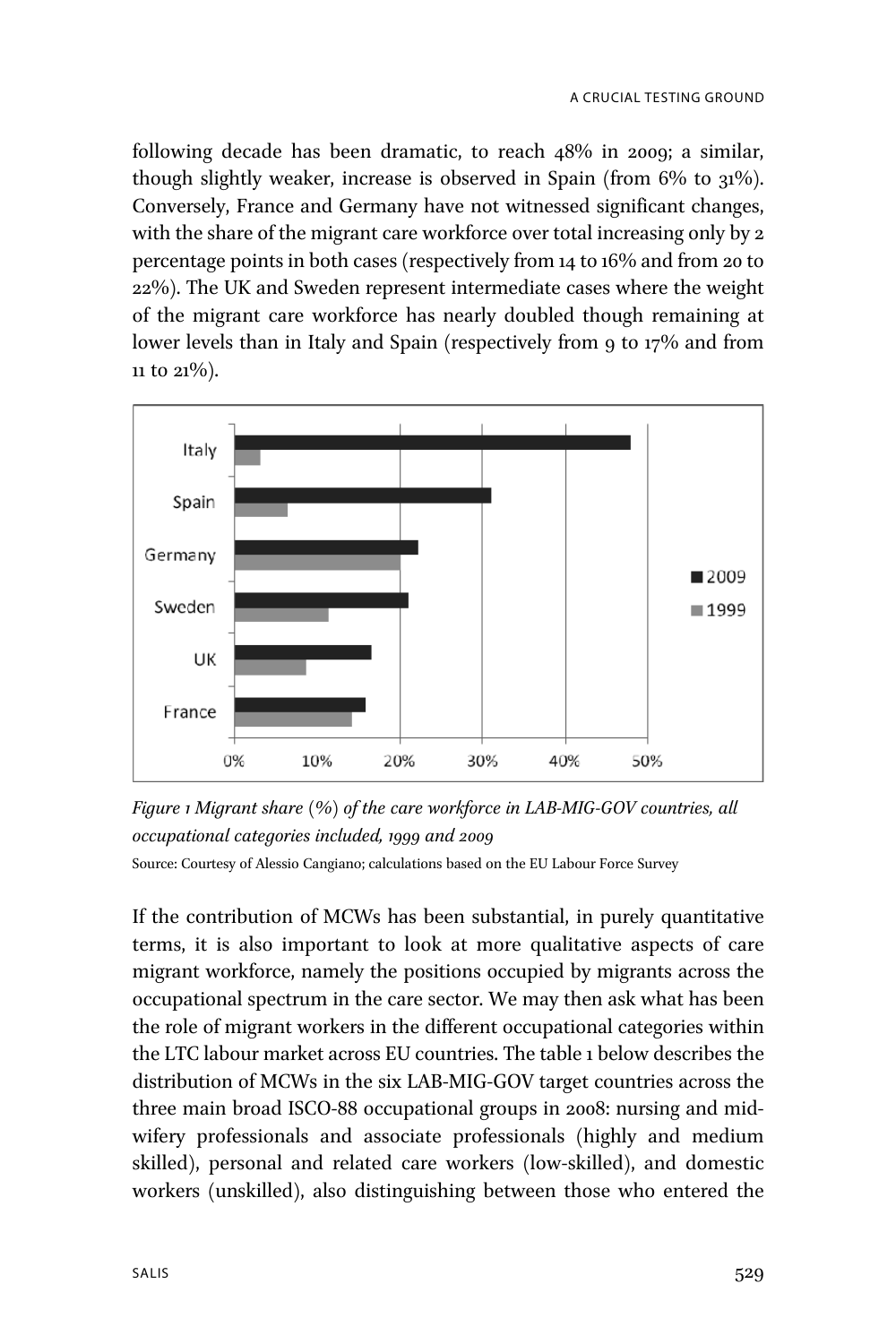#### COMPARATIVE MIGRATION STUDIES

host country before 1998 (old migrants) or in the 1998-2008 decade (recent migrants).

|             |                             | <b>Nursing and midwifery</b> | <b>Personal care and related</b> | <b>Domestic and related</b> |
|-------------|-----------------------------|------------------------------|----------------------------------|-----------------------------|
|             |                             | professionals                | workers (ISCO-88 513)            | helpers (ISCO-88 913)       |
|             |                             | $($ ISCO-88 223+323)         |                                  |                             |
| GER         | recent migrant <sup>a</sup> | 1%                           | 5%                               | 12%                         |
|             | old migrant <sup>b</sup>    | 10%                          | 9%                               | 33%                         |
|             | <b>Total</b>                | 11%                          | 14%                              | 45%                         |
| <b>SPA</b>  | recent migrant              | 0%                           | 14%                              | 39%                         |
|             | old migrant                 | 2%                           | 4%                               | 6%                          |
|             | Total                       | 2%                           | 17%                              | 45%                         |
| <b>FRA</b>  | recent migrant              | 1%                           | 1%                               | 6%                          |
|             | old migrant                 | 5%                           | 8%                               | 18%                         |
|             | <b>Total</b>                | 5%                           | 10%                              | 23%                         |
| <b>ITA</b>  | recent migrant              | .                            | 15%                              | 37%                         |
|             | old migrant                 | .                            | 10%                              | 23%                         |
|             | Total                       | .                            | 25%                              | 60%                         |
| <b>SWE</b>  | recent migrant              | 2%                           | 4%                               | 16%                         |
|             | old migrant                 | 7%                           | 11%                              | 15%                         |
|             | Total                       | 9%                           | 15%                              | 30%                         |
| UK          | recent migrant              | 11%                          | 8%                               | 18%                         |
|             | old migrant                 | 9%                           | 5%                               | 6%                          |
|             | <b>Total</b>                | 20%                          | 13%                              | 24%                         |
| Tot $EUI5c$ | recent migrant              | 3%                           | 6%                               | 21%                         |
|             | old migrant                 | 7%                           | 7%                               | 16%                         |
|             | <b>Total</b>                | 11%                          | 14%                              | 37%                         |

| Table 1 | Relative share of migrant workers across broad occupational groups in the care |
|---------|--------------------------------------------------------------------------------|
|         | sector, EU-15 and LAB-MIG-GOV countries, 2008 (%)                              |

Source: Courtesy of Alessio Cangiano; calculations based on the EU Labour Force Survey

 $^{\text{a}}$  'Recent migrants' are those arrived in the period between 1998 and 2008.  $^{\text{b}}$  'Old migrant' are those arrived before 1998.

Excluding Finland.

In general terms, migrants are concentrated in the lower ladders of the care labour markets while they are underrepresented in highly skilled occupations. In the EU-15 overall, migrants represented over a third of total unskilled care workers (ISCO-88 category 913), around 14 per cent of the medium category of personal care workers (ISCO-88 category 513) and 11 per cent of the highly skilled care workers (ISCO-88 categories 223+323). The share of migrant domestic workers exceeded the EU average only in Italy, Spain and Germany, representing respectively 60%, 45% and 45% of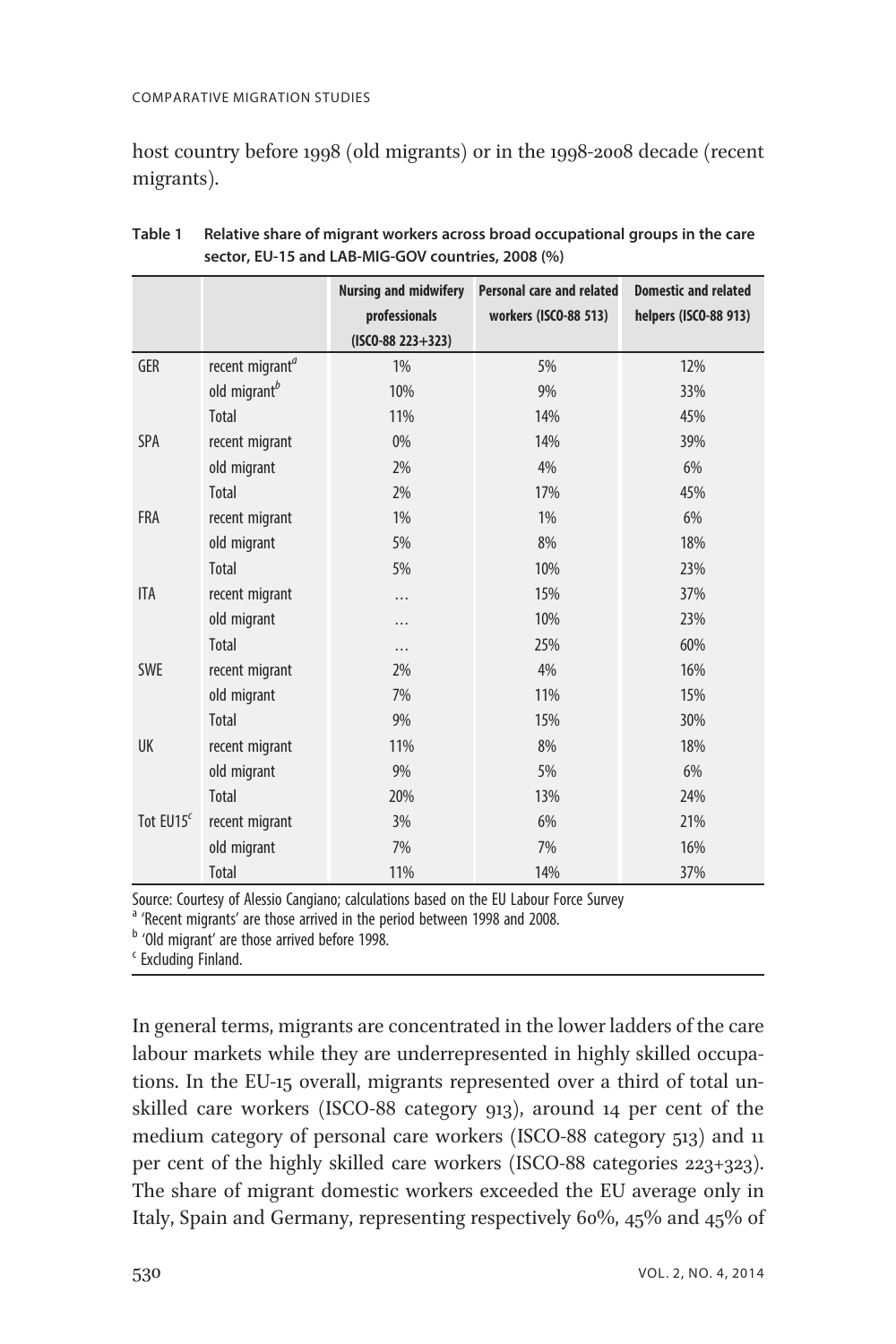the total workforce in the subgroup. In Italy and Spain most of migrant domestic workers have arrived after 1998 while the opposite is observed in Germany. Albeit UK and Sweden display a weaker role of migrant workers as domestic helpers, it has to be noticed that migrants' share in the subgroup has grown considerably in the 1998-2008 decade: 18% and 16% of migrant domestic workers in the UK and Sweden respectively have entered the countries after 1998. The share of personal care and related workers significantly exceeds the EU-15 average in Italy and Spain (respectively 25 and 17% against 14%) while in the remaining four countries the weight of migrant workers in this category is roughly in line with the EU-15 average. Finally, the UK is the only country where the share of migrant nurses and associate nursing professionals exceeds 20% of the total workforce in the sub-group, most of which arrived after 1998, whereas in Germany and Sweden the relative share remains in line with the EU-15 average and in France, Italy and Spain migrant nurses only represent a small to negligible part of the total.

## 4 Migrant care workers and migration policies: main entry channels

Whether migrant workers have entered the host countries for reasons of employment, either with or without a job offer in hands, family reunification, as a freely circulating EU citizen or as an asylum-seeker is likely to have a strong impact on their capacities to get a job, to change employer or sector of employment or to move upward in the occupational ladder (Cangiano, 2012; Büchel and Frick, 2005). Indeed the State, through its policies on immigration and in other domains, plays a major role in the recruitment of migrant workers, by categorizing migrant workers on the basis of their skills sets or national origin. Furthermore, by constraining migrant mobility through different means, State regulations contribute to create and maintain labour market stratification and segmentation along ethnic lines (Anderson 2010; McGovern, 2012).

Figure 2 below allows to describe the main recruitment pools of MCWs in the year 2008. At the EU-15 level, around 15% of the migrant care workforce is represented by EU mobile citizens, over a third of MCWs has entered the host country for reasons of employment and another third for family reasons; all other entry categories are only represented in minor percentages. Unsurprisingly, entry routes related to employment seem to have been more important for care workers in Italy, Spain and, to a lesser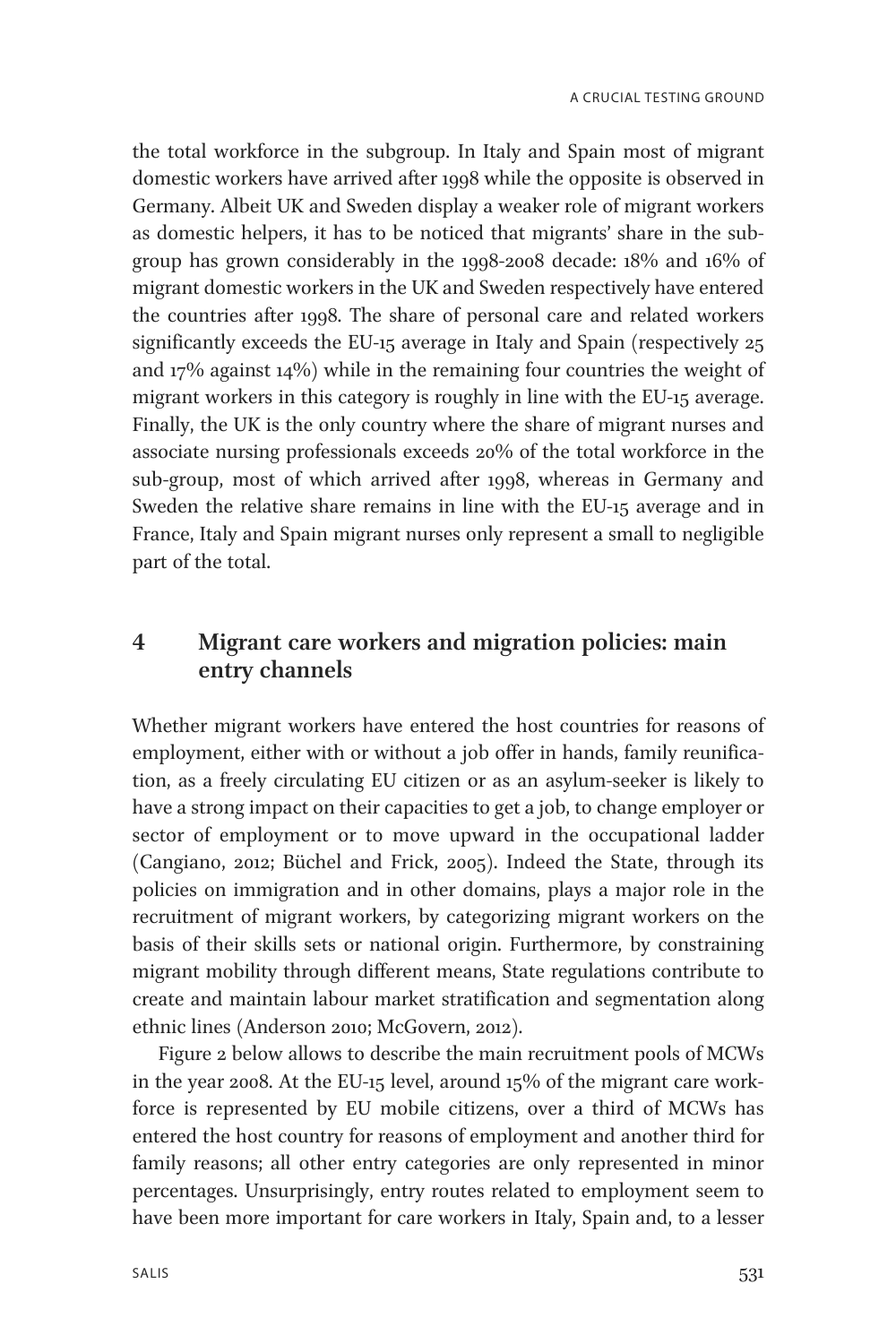extent, in UK, namely the three large EU countries that have showed a greater openness to labour migration in the pre-crisis decade (Pastore and Salis, 2013). On the contrary, given their generalized closure to economic migration until very recently, France, Germany and Sweden have sourced MCWs from alternative entry routes (i.e. functional equivalents), especially family reunification, intra-EU mobility and humanitarian migration. Also, ancestry-based immigration has had a greater role in Germany.



Figure 2 Composition of the migrant care workforce by entry category.<sup>(a)</sup> EU-15 and LAB-MIG-GOV countries (2008)

Note: (a) The category EU includes nationals of EU-15 countries and post-enlargement EU-10 migrants (nationals of EU accession countries who moved to the selected destination countries in or after 2004). Migrants from Central and Eastern Europe who moved before 2004 are included in one of the other entry categories for non-EU nationals.

Source: Courtesy of Alessio Cangiano; calculations based on the EU Labour Force Survey

Unfortunately, given the limited size of national samples, it is not possible to disaggregate MCWs simultaneously by occupational category and entry routes in individual countries. However, a look at the pooled sample at the EU-15 level allows us to see what have been the main entry categories in each occupational sub-group of care workers at the EU level (see figure 3): around a quarter of skilled and highly skilled MCWs have entered the host country for employment reasons, often upon the availability of a job offer before entry (in around 23% of cases), while intra-EU mobility, family reunification or ancestry-based immigration have been other relevant entry channels. It is worth noting that within this sub-group, the share of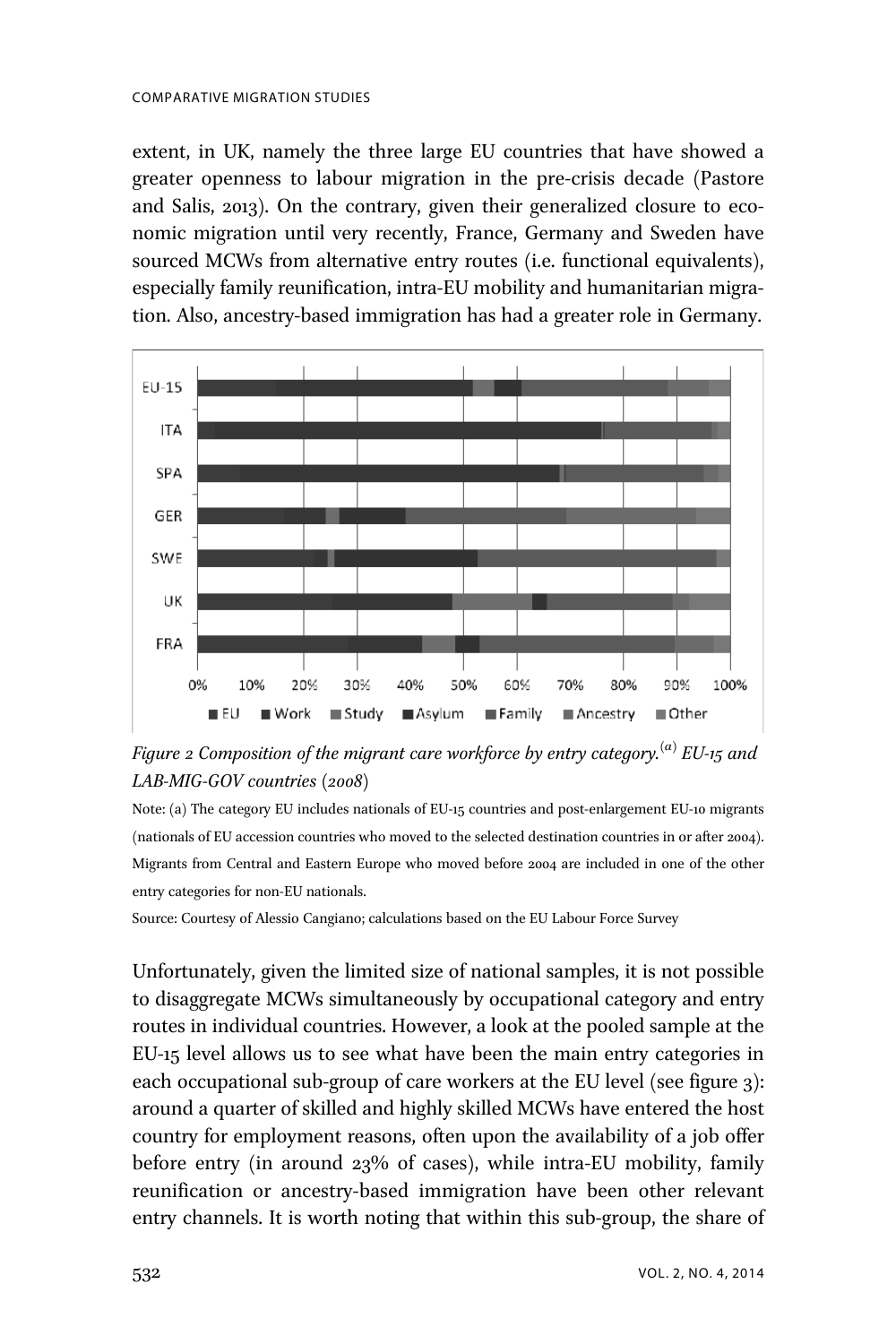workers entered for study reasons and of intra-EU-15 citizens, is greater than for the other two sub-groups implying that most of them have probably gained training and credentials for the exercise of their profession while already in the EU.



Figure 3 Distribution of care migrant workers at the EU-15 level, by occupational category and entry route,  $2008$  (%)

Source: Courtesy of Alessio Cangiano; calculations based on the EU Labour Force Survey

Entry routes for employment reasons have been much more relevant for unskilled MCWs in the 'domestic and related helpers' sub-group. However, the vast majority of them have entered the host country without a job offer, therefore presumably through irregular avenues<sup>8</sup>. Compared to the other two occupational sub-groups, post-enlargement intra-EU mobility has been more significant for migrant domestic workers. Within the intermediate positions of 'personal and related care workers' the mix of entry channels has been more varied, although with a greater role of family migration routes.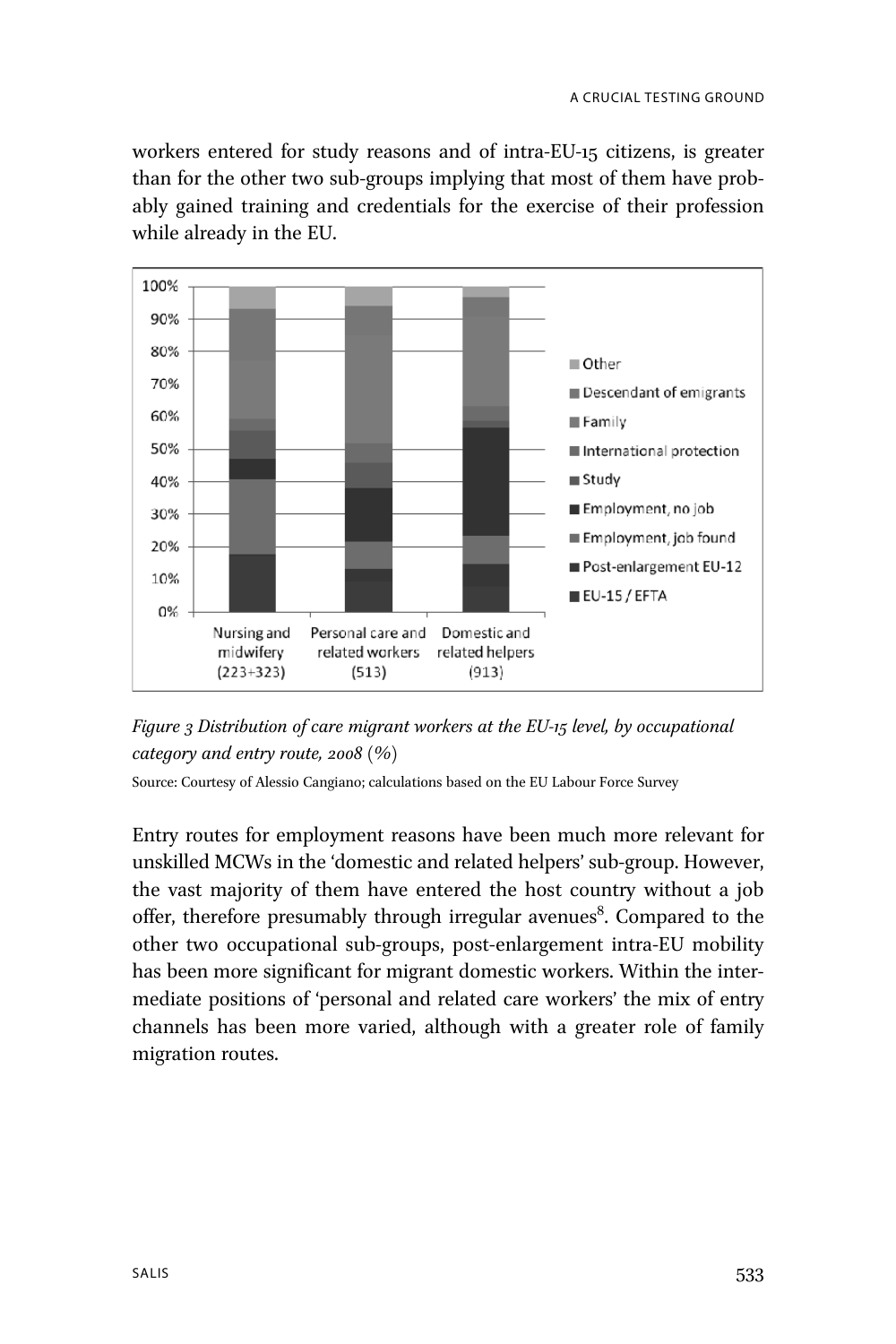## 5 The immigrant labour supply policy mix in the care sector: what drives it?

The picture sketched through data presented above largely mirrors the actual configuration of immigrant labour supply policies adopted by major EU countries in the pre-crisis decade. In the first place, these data confirm that labour migration admission channels have only had a secondary role in the growth of migrant labour supply in the LTC sector (Van Hooren, 2012). Alternative migration channels such as family, humanitarian or study entry routes or intra-EU mobility (especially post-enlargement waves) have contributed to a larger degree to increase the ranks of migrant care labour in the EU as a whole. However, the relative weight of alternative immigration routes is not homogeneous across the various EU countries. Indeed, as expected, southern European countries are those which have showed a greater openness to MCWs. Italy represents here as an exemplary case where the labour market for domestic and care services has rapidly become the main entry door of labour migration into the country with the adoption of ad-hoc entry quotas and mass regularizations for domestic and care workers during the most recent years (Salis 2012; Castagnone, Salis et al., 2013). Since the early phases of the Italian immigration experience migrant domestic workers have benefited from preferential provisions in admission procedures (Einaudi, 2007). Between 2005 and 2010 a considerable share of new work permits issued through annual quotas targeted jobs in the domestic and home care sector: from around a third of the total in 2005 to over 70% in 2008. After the 2002 'great regularization' through which around 300,000 irregular domestic workers obtained legal status (i.e. almost half of the total regularized population), an ad hoc regularization for domestic and care workers was adopted in 2009, despite the rising unemployment caused by the economic crisis. Although less noticeably, Spain as well made the domestic sector a major entry door into the national labour market by either opening up job-search entry routes for domestic workers or through its general regime and mass or individual regularization schemes (i.e. so-called arraigo ) (Arango and Finotelli, 2009). At the opposite end, among the LAB-MIG-GOV target countries, France stands out as a case where job vacancies in the care sector have been scarcely filled by migrant labour and, in most cases, MCWs did not enter France for employment reasons. Indeed, this is in line with the general closure to labour migration adopted by France since the late 1970s to the mid-2000s, when a shift from 'immigration subie' to 'immigration choisie' was claimed by the then President Sarkozy (Devitt, 2012). There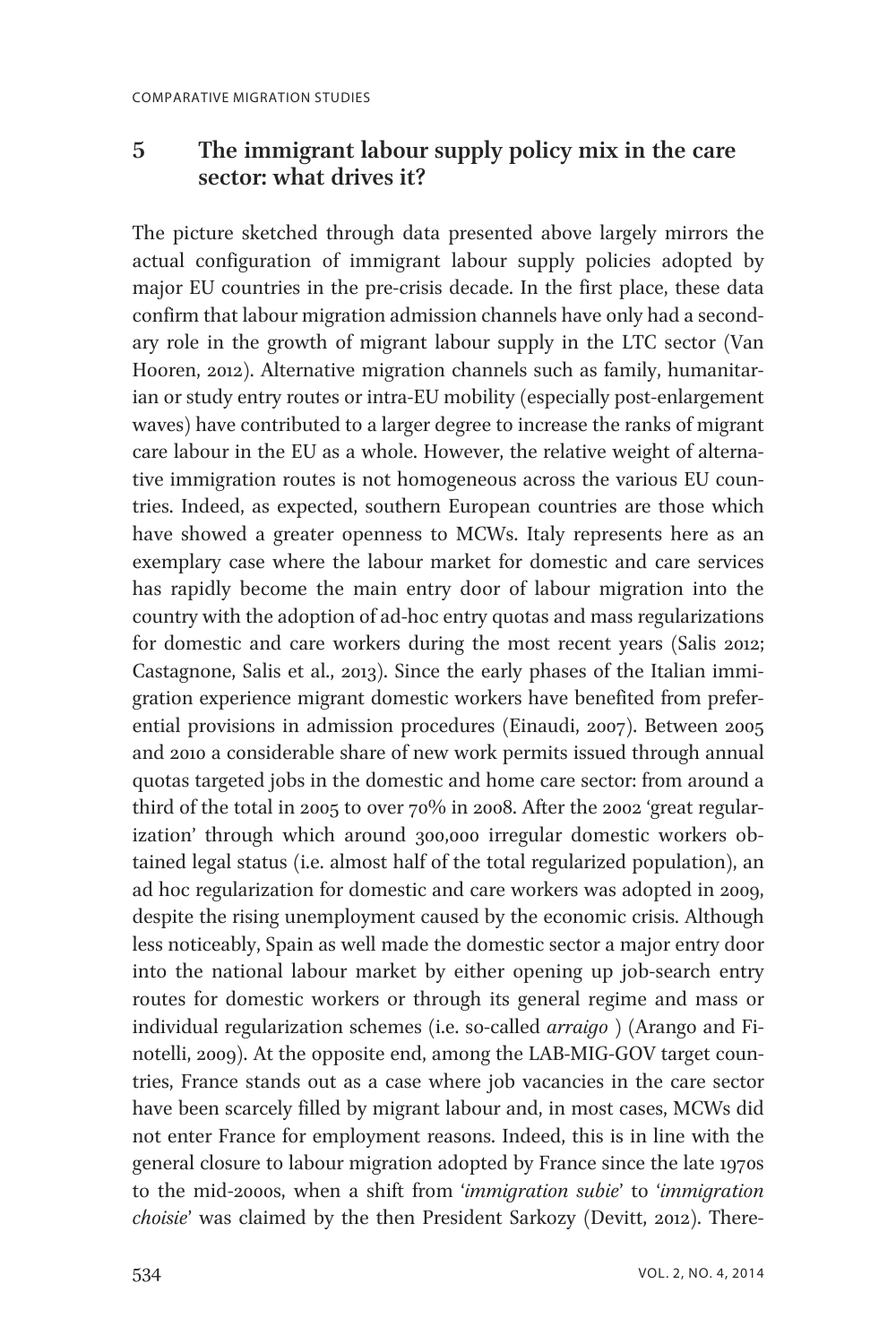fore, as Condon et al., (2013, p. 16) effectively put it, social care policies in France have in no way relied upon immigration policies. Other major destination countries lie somewhere in between these two extremes, with only small avenues open to MCWs, usually at the higher skill levels, and a relative openness to care labour migration from new EU member states after 2004: in the UK pre-2008 work permit system, senior care workers (with qualifications at level 3 of the National Qualification Framework) were eligible for admission and in the period between 2001 and 2006 over 22,000 new work permits were issued to migrants meeting the established criteria<sup>9</sup>. At the same time, a fairly high number of low skilled jobs in the social care sector was filled by citizens from the A8 countries between 2004 and 2009. In Germany a pilot program of 'controlled migration' for home helpers was introduced in 2002 but only 3,000 workers were sourced through it, whereas the overall number of migrant elderly care workers was estimated to be between 150,000 and 200,000 (Lutz and Palengal-Möllenbeck 2010). Most of these foreign care workers were nationals of the newly accessed Eastern European Member States entering with tourist visas or exploiting the loopholes of EU mobility regulations by working as self-employed or employment agency care workers (Shire, 2014).

What does explain the diversity of the policy approaches adopted? The varieties of care and employment regimes and their effects in terms of size and characteristics of emerging shortages are certainly a powerful, although partial, explaining factor. Thus the still relevant role of publicly provided care services or, alternatively, a still strong regulation of care work, as observed in Nordic or Western Europe's care regimes translates into a still limited demand for migrant care labour. Here labour migration policies have therefore remained overall closed to care workers, by sourcing the few necessary ones through less visible and politically controversial entry channels. At the opposite end, strongly familialistic care regimes as those characterizing Mediterranean EU countries, with their reliance on unconditional cash-for-care schemes and poor regulation of professional care work are characterized by huge unmet labour needs in the care sector: immigration policies here have addressed this new labour demand by opening their front (and back) doors to care migrant workers.

However, a closer look at the variation of entry routes across the different occupational categories allows to provide a more accurate account of the different degrees of openness or closure to care workers migration. As predicted by the political economy of managed migration accounts, LMEs such as the UK have opened their doors to both highly skilled MCWs, through official labour migration channels, and low skilled or unskilled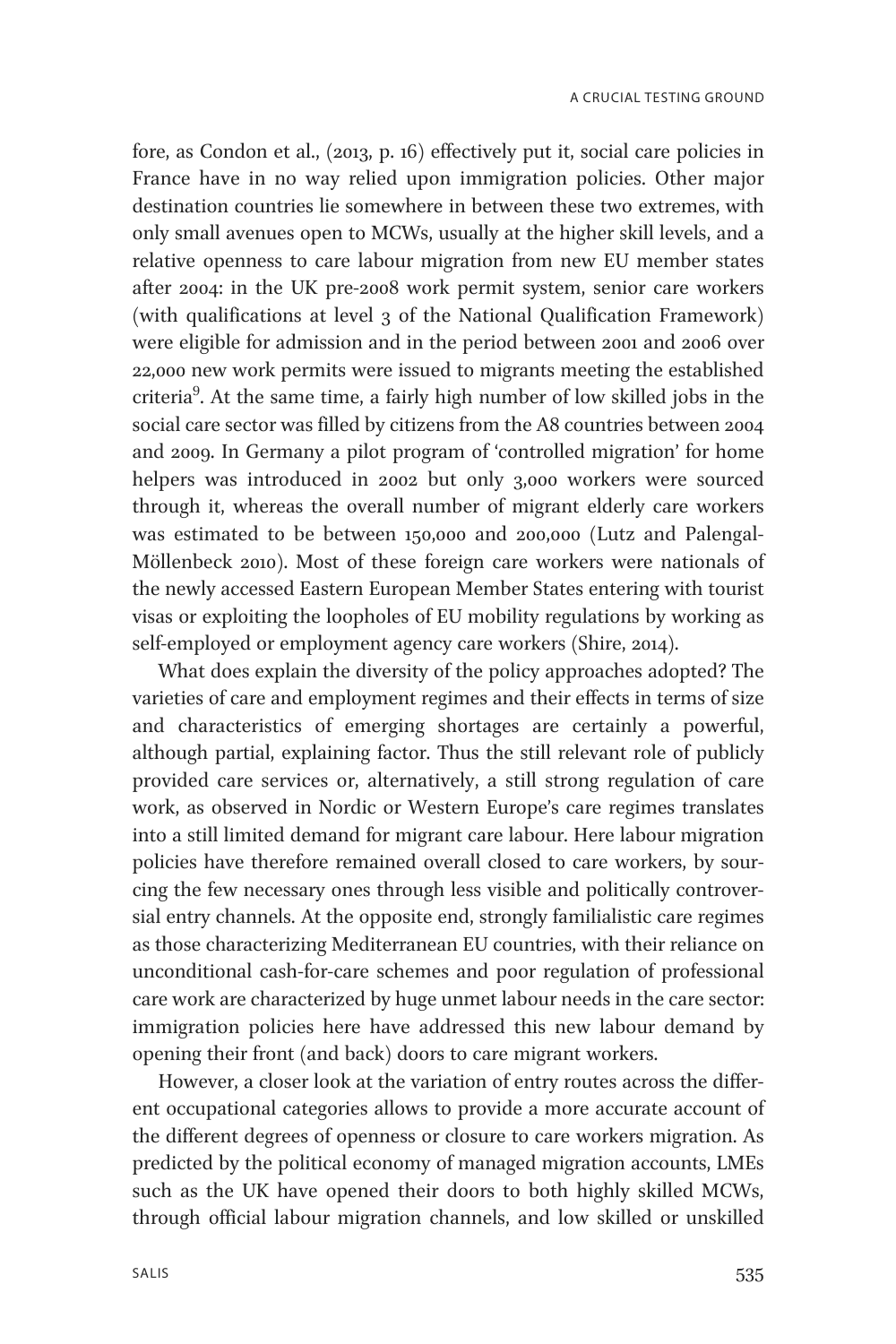workers, preferably recruited among freely circulating new EU citizens from Eastern countries or other 'functional equivalents' of labour migrants. Conversely, CMEs, such as Germany, and MMEs, such as France, have remained overall close to low skilled MCWs while opening some narrow avenues for qualified care workers. Both countries have addressed their care deficits either through 'functional equivalents' to labour migrants such as commuter migration or posted workers from neighbouring Eastern countries, as in Germany (Morokvasic, 2004; Shire, 2014), or by developing strategies ultimately engendering 'functional alternatives' to labour migration, as in France (Devitt, 2014). In the latter case, personal and household care services have been the object of various waves of reform since the early 1990s, explicitly framed as a strategy to enhance the high employment creation potential of this sector, thereby investing in the regularization and professionalization of care work. This has resulted in a reduced dependence on migrant care labour compared to other national care regimes (Condon et al., 2013).

Drawing on the analytical framework proposed by political economy accounts of the managed migration paradigm (Menz, 2008; Menz and Caviedes, 2010), this general closure to immigration of care workers, except for small segments in the upper skill levels, is largely explained by two main elements. On the one hand by the still lacking recognition of care work as skilled work. Despite remarkable pressures and efforts made to enhance the professionalization and qualification of care work in the most recent years, throughout Europe (although with differences) it generally remains framed and depicted as unskilled or low-skilled work, as a traditional 'women's work' for which no specific or technical skills are required (Anderson, 2012). As Kofman (2013) argues, this is based on gendered differences in the configurations of knowledge and skills in the contemporary circuits of globalization, exemplified by two emblematic figures: domestic and care workers are mainly bearers of different types of skills, defined as embodied and encultured, which are valued differently from encoded or  $embrained$  skills<sup>10</sup> associated with ICT workers. Therefore, in managed migration policy approaches different types of skills are arguably assessed differently and 'soft' or 'embodied' skills, such as those crucially used in care work, are by no means considered in official immigration policies (Cangiano and Walsh, 2013). On the other hand, the general closure of labour migration policies to MCWs is also explained by the specific features of the labour demand that they are deemed to meet, that I have defined above as diffuse, atomized and fragmented across a wide and diverse range of actors (e.g. public or private hospitals, nursing homes,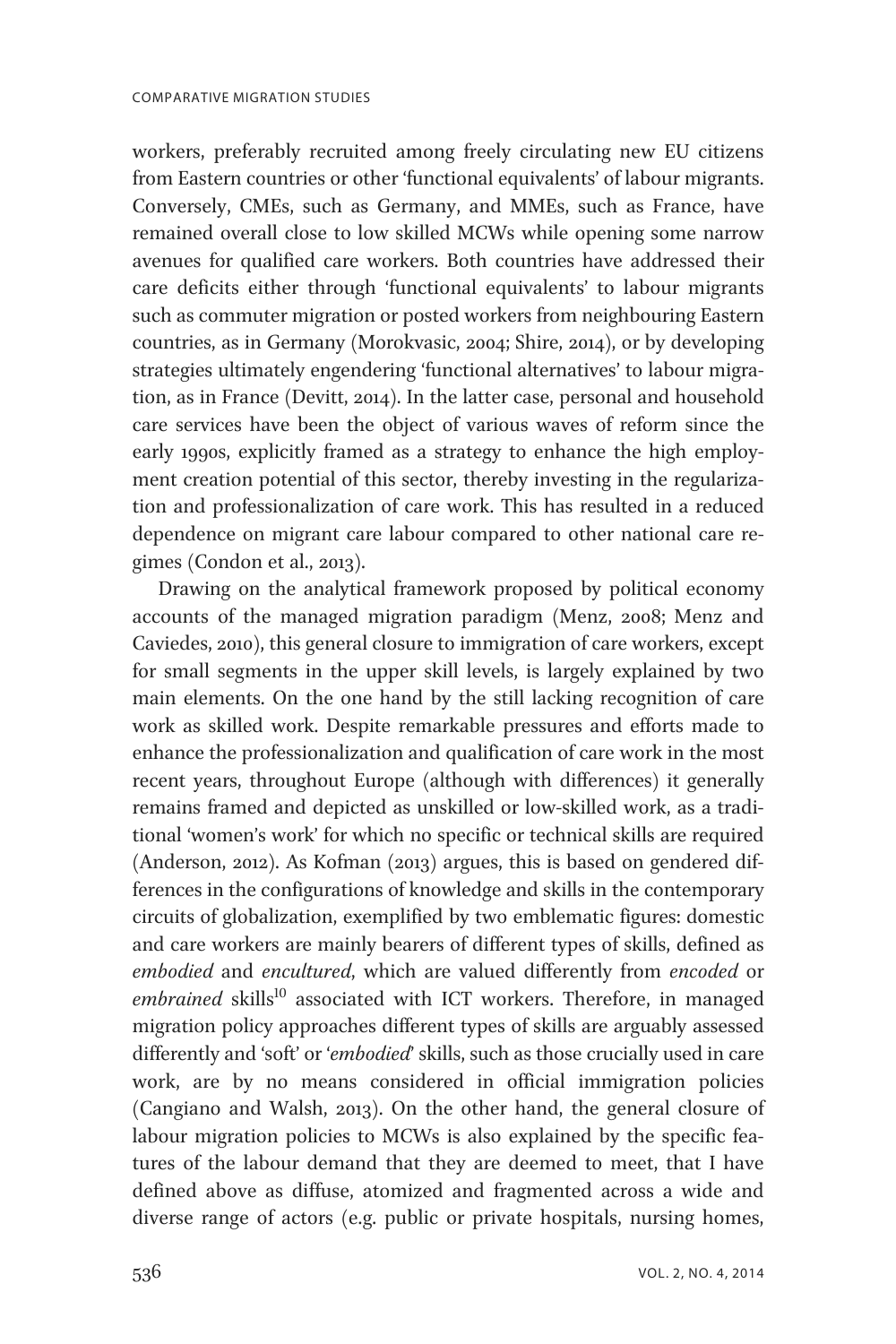labour agencies or households). This makes particularly hard to effectively translate a labour demand into a policy demand for more open labour migration policies. The relative exception represented by relative openness to highly skilled care workers (i.e. professional nurses or nursing associate professionals) in some countries actually seems to confirm the rule: indeed professional nurses are more often employed by public or private hospitals or residential homes, that is large employers that could find themselves in better positions for political lobbying.

What does not seem to fit easily in the analytical framework proposed by the political economy literature on labour migration are the Mediterranean cases, and especially the Italian one. As a matter of fact, Italy has made the care sector the main entry door into the Italian labour market, by granting preferential access to migrant domestic and care work through both its official immigration policies (i.e. annual entry quotas) and their main functional equivalent (i.e. mass regularizations). And, quite surprisingly, this has continued even during the most recent years throughout the crisis. Latest estimates show that over half of migrant women active in the Italian labour market are employed as domestic and care workers (Ministero del Lavoro e delle Politiche Sociali, 2012). I argue that this may be explained as a legitimization and consensus-building strategy adopted by State authorities. Indeed, care work provided by migrant women has been an effective and low-priced response to the structural deficiencies of the Italian elderly care system, which has allowed the State to recurrently postpone the necessary and highly expensive reforms that demographic ageing would have imposed (Sciortino, 2004; Naldini and Saraceno, 2008). MCWs have been recurrently depicted as good and useful for the Italian society and economy, thereby increasing their acceptability on the general public opinion (Ambrosini, 2013b). This has been and still is a key element of what has been described as a 'low-cost' immigration model, that is one in which immigration has been part of a sort of survival strategy instead of being used to enhance the productivity of the system: it has allowed to maintain the status quo and postpone the necessary structural reforms at a quite low price in political and economic terms (Da Roit and Sabbatinelli, 2013; Pastore, Salis and Villosio, 2012; Naldini and Saraceno, 2008). Furthermore, although ad hoc research on this is still lacking, there is the reasonable doubt that a great number of those admitted or regularized as domestic or care workers in the recent years are de facto employed in other economic sectors and working in irregular forms while officially registered as domestic and care workers. In fact, not only opportunities were greater in this sector through ad hoc quotas or regularizations, but the regulariza-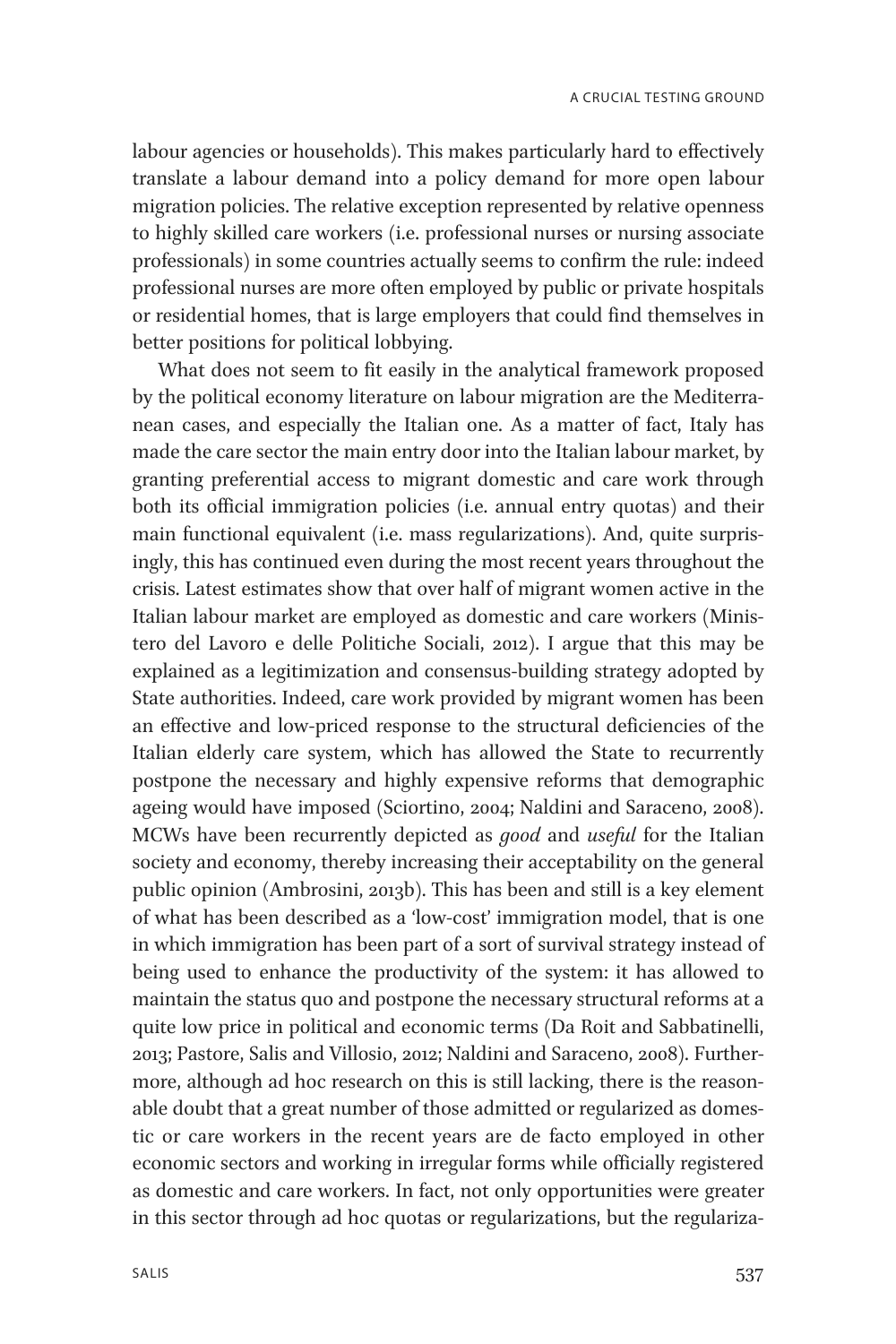tion costs, often borne by the workers themselves, were lower there. Some partial evidence to support this hypothesis can be drawn from data on the applications presented during the 2009 regularization campaign, a large number of which concerned nationalities of countries such as Morocco (around 36,000 applications), China (around 21,600 applications) or Senegal (around 13,600 applications) that are only marginally represented among officially registered or surveyed domestic workers. Furthermore, in many cases applicant employers were immigrants themselves: around 8,000 Moroccans, 5,000 Senegalese or 3,000 Chinese (Pasquinelli and Rusmini, 2010). Similar clues emerge from official data relative to the 2012 regularization campaign: among the almost 116,000 applications concerning domestic workers (two-thirds of the total), almost 70% concerned male workers, especially from Bangladesh (14,279), Pakistan (10,369) or Morocco (10,285) while migrant men only represented around 10% of officially registered domestic workers in 2011. Therefore, the openness towards MCWs has, at least partially, allowed the Italian authorities to open the doors to all other labour migrants while presenting them as good and useful for the Italian society.

The Italian case, with its use of labour migration policies addressing MCWs as part of a legitimization and survival strategy rather than a competitiveness strategy, is therefore strongly questioning the extent of the validity of theoretical accounts based on an overarching managed migration paradigm.

## 6 Conclusion

The original data presented in this paper have shown the complex mix of Immigrant Labour Supply policies adopted by different European countries to meet a growing labour demand in national markets of care. This has represented a first attempt to apply a more articulated analytical framework to the study of labour migration governance across Europe in a crucial labour market sector. I have critically assessed the ability of recent theoretical accounts of managed migration approaches to provide a sound explanation of the diversity of policy mixes adopted across Europe, by pointing out strengths and weaknesses. The overall picture stemming from the analysis helps me to point out three different issues, with both important theoretical and policy implications, that will need further consideration in future research. First, the key and controversial role of skills in official labour migration policies design. In the pre-crisis decade but,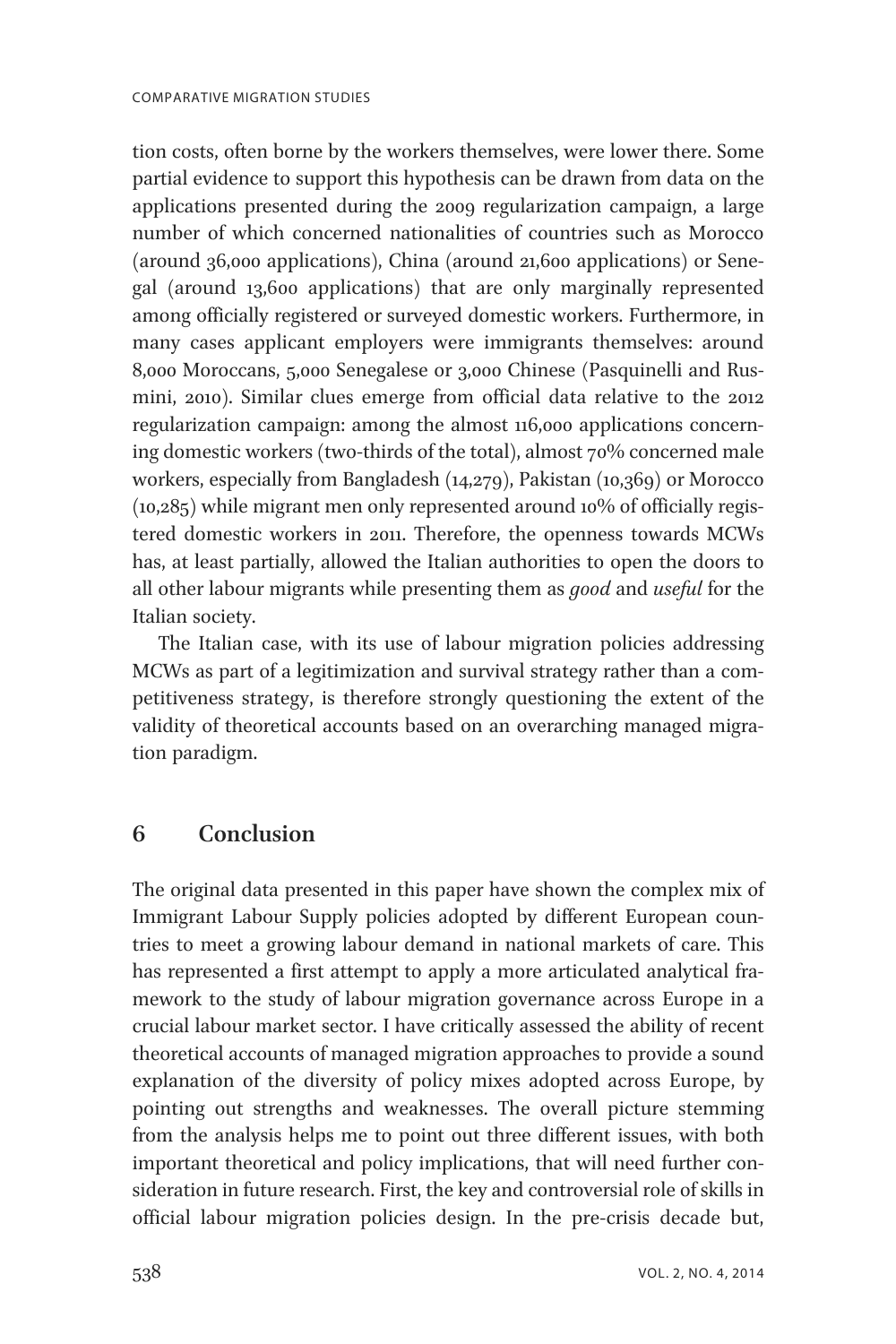although less vocally (Devitt, 2014), also in more recent years, the latter have been increasingly framed as a tool for enhancing the competitiveness of national economies, in line with the goal of a knowledge economy promoted by the Lisbon strategy. In this framework, soft and embodied skills such as those that are key for the quality of care work have been downplayed and neglected, determining the general closure of official labour migration channels to care migrant workers. However, the trends towards the professionalization of care work, including a growing recognition of formal and non-formal competences, could contribute to change the consideration of care work as low-skilled. Combined with persistent labour shortages related to demographic processes this could also impact on the design of labour migration policies by redefining the notion of skills and its use in labour market analysis underpinning immigration policymaking.

Secondly, the consequences of the different immigrant labour supply policy mixes adopted in each national context on socio-economic integration paths and outcomes of MCWs should be addressed in future research. Indeed, entry routes and admission procedures, with the diversified set of constraints attached to each immigration status, seem to be relevant factors in influencing subsequent integration trajectories of migrant workers (not only in the care sector): for instance, as recent research has shown, entry through irregular immigration avenues, often used by MCWs not only in Southern European countries, force many of them to accept employment in the most labour-intensive segments in the care labour market (e.g. live-in care work) whereas the shift towards regular status typically imply an improvement in labour conditions (e.g. in domestic services on an hourly basis) (Castagnone, Salis et al., 2013; Gallotti and Mertens, 2013). Besides, immigration regulations in combination with broader care, education and labour market policies, concerning for instance recognition of credentials and qualifications, access to training or support to career development, are likely to have a significant impact on the possibilities offered to MCWs to upgrade their skills, change employment sector and, ultimately, achieve a reasonable level of integration in host societies.

Finally, the specificities of the Mediterranean models of labour migration management, inadequately addressed by theoretical accounts of managed migration, need to be further investigated. On the one hand, the hypothesis advanced in this paper concerning the use of labour migration policies for care workers as a legitimization or consensus-building strategy has to be refined and tested with more robust methodological tools. On the other hand, cross-country comparative analyses within the Mediterranean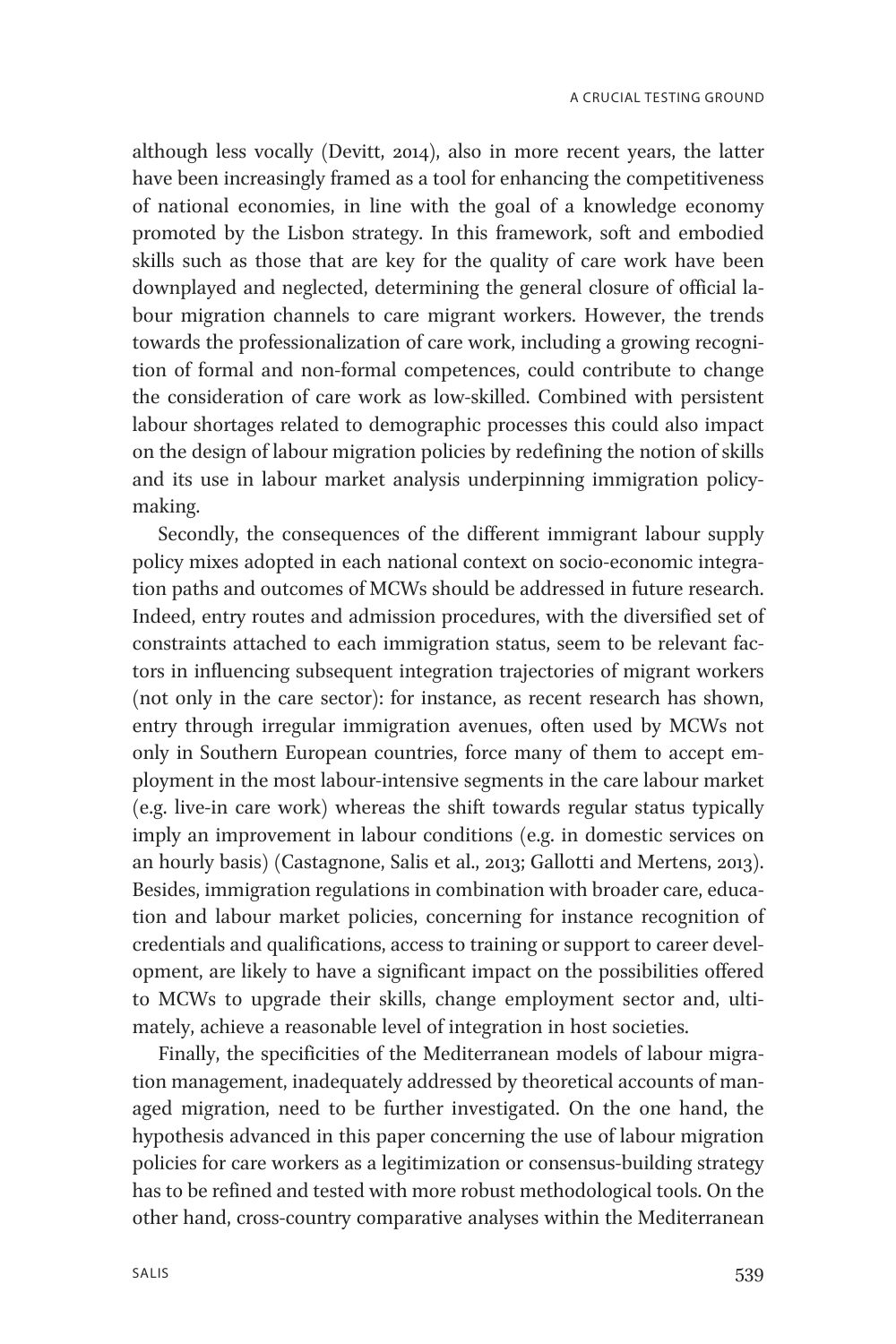region could help to highlight existing variations in a supposedly homogeneous immigration model, especially as far as care labour migration management is concerned. Furthermore, recent evolutions related to the differentiated effects of the economic crisis and of different paces in the immigrants' settlement processes across southern European countries will need further investigation.

#### **Notes**

- 1. This article stems from original research produced in the framework of the LAB-MIG-GOV research project (2011-2014) funded by the Europe and Global Challenges funding initiative promoted by three European foundations: the Italian Compagnia di San Paolo, the German Volkswagen Stiftung and the Swedish Riksbankens Jubileumsfond. More detailed information on the project may be found at www.labmiggov.eu
- 2. In two separate accompanying documents to the referred EC Communication, challenges for job-creation in professional healthcare and personal and household services are addressed. With respect to the expansion of the healthcare workforce, the European Commission suggests to: (i) improve forecasting mechanisms, (ii) anticipate new skills needs in the health professions related to changes in care delivery models, (iii) develop good practices on effective recruitment and retention of health professionals and (iv) address issues of ethical recruitment of third country nationals health professionals. In relation to personal and household services the main policy challenges identified are (i) to improve work-life balance mechanisms, hence women's employment, (ii) to exploit the potential of job-creation in this sector with a low cost for public finance (iii) to improve the quality of services and the quality of work.
- 3. I am grateful to Alessio Cangiano, member of the LAB-MIG-GOV research team, for providing me with these original estimates on the migrant care workforce.
- 4. Various typologies of European care regimes have been proposed that largely echo the families of welfare states identified in the path-breaking work of Esping-Andersen (1990); See for instance Bettio and Plantenga, 2004; Antonnen and Sipilä, 1996; Lister et al., 2007; Kraus et al., 2010.
- 5. In most EU countries the wage of care workers with basic formal skills is found to be 50- 70% of the average comparable salary. The main exception is Denmark where the care workers' wage is aligned to the average salary. Skilled care workers are generally better paid but a pay gap relatively to workers with comparable skills is however found in most Western and Southern European countries (Bettio and Verashchagina 2010: Tab. A5 pp. 162-4)
- 6. Entry categories used here are derived by the methodology used by Cangiano (2012) in its analysis of the 2008 AHM of the EU Labour Force Survey (EU-LFS). The variable relative to the immigration category was built by combining information provided by the core LFS module on country of birth, nationality and years of residence, with AHM 2008 variables on the country of birth of parents (COBMOTH and COBFATH), main reason for (last) migration (MIGREAS) and the year of acquisition of citizenship (YEAR-CITI). Thus nine immigration categories were identified: Descendants of emigrants (i.e. individuals born abroad but citizens of the country of destination from birth; and migrants whose father and/or mother were born in the country of destination);  $EU$ -15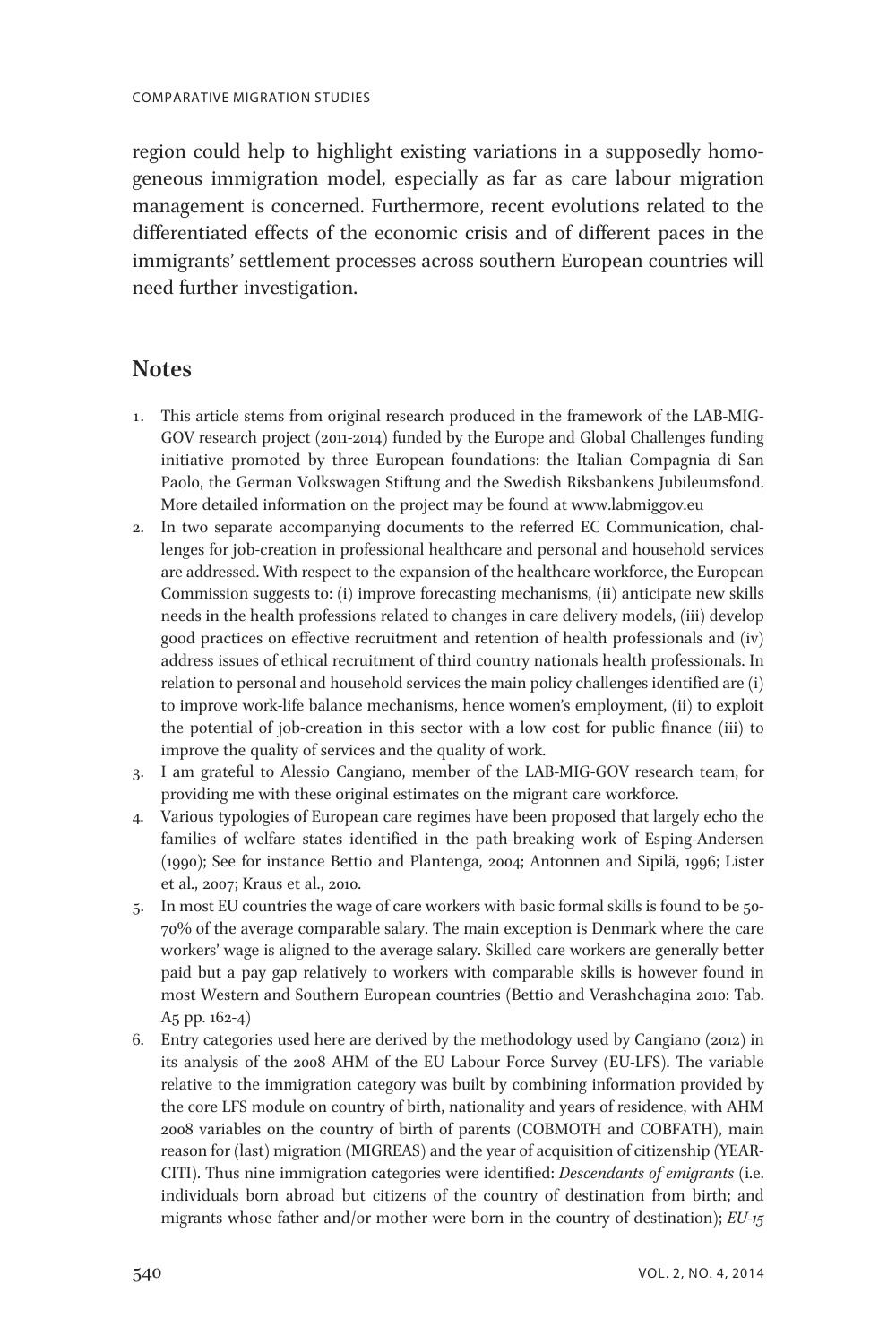/ EFTA (i.e. migrants born in another EU-15 or EFTA country, including both foreign nationals and those who have acquired citizenship of the country of destination); Post-Enlargement EU-12 (i.e. individuals born in the EU-12 who moved to the country of destination between 2004 and 2008); Employment, job found before migrating (including intra-company transfers); Employment, no job found before migrating; Study; Asy $lum$  (international protection);  $Family$  (including both marriage and family reunification); Other.

- 7. Identification of migrant workers here is based on the methodology proposed by Cangiano (2012). Here country of birth was preferred to nationality as the operational criterion to identify migrants combined with information on the year of (last) entry, country of birth of parents and, for naturalized citizens, the year when citizenship was acquired. As a consequence, the target population here is only first-generation immigrants, namely foreign-born individuals who migrated to the country of destination when they were 15 or older.
- 8. Given the predominant use of demand-driven admission policies granting access only to individuals explicitly requested by a specific employers, our assumption is that those entered for employment purposes but without a job offer have entered irregularly and have subsequently been regularized, either through mass regularization campaigns or individual regularization procedure.
- 9. However, eligibility criteria for senior care workers' admission were restricted after 2008 (Cangiano, Shutes et al., 2009).
- 10. Drawing on a typology proposed by Williams (2006), Eleonore Kofman (2013, p. 584) discusses different types of knowledge to explore their unequal valorization in the global economy and the consequences in terms of immigration regulations. She then distinguishes between embrained knowledge, i.e. that dependent on conceptual skills and cognitive abilities, encoded knowledge, i.e. that embedded in signs or symbols to be found in books, manuals, codes of practice etc., *embodied* knowledge, i.e. that resulting from experience gained from physical presence, practical thinking, material objects, sensory information and learning-by-doing, and, finally, encultured knowledge, i.e. 'soft skills' based on shared understandings, responses, ways of behaving and communicating.

#### References

Ambrosini, M. (2013a). Irregular Migration and Invisible Welfare, Palgrave Macmillan.

- Ambrosini, M. (2013b). Immigration in Italy: between economic acceptance and political rejection. Journal of International Migration and Integration 14(1): 175-194.
- Ambrosini, M. & Cominelli, C. (2005). Un'assistenza senza confini: Welfare 'leggero', famiglie in affanno, aiutanti domiciliari immigrate. Milan, Osservatorio Regionale per l'integrazione e la multietnicità della Lombardia, Fondazione ISMU. [Care without borders: "ligth" welfare, families under strain, migrant caregivers.].
- Anderson, B. (2007). A very private business: exploring the demand for migrant domestic workers. European Journal of Women's Studies 14(3): 247-264.
- Anderson, B. (2010). Migration, immigration controls and the fashioning of precarious workers. Work, Employment & Society 24(2): 300-317.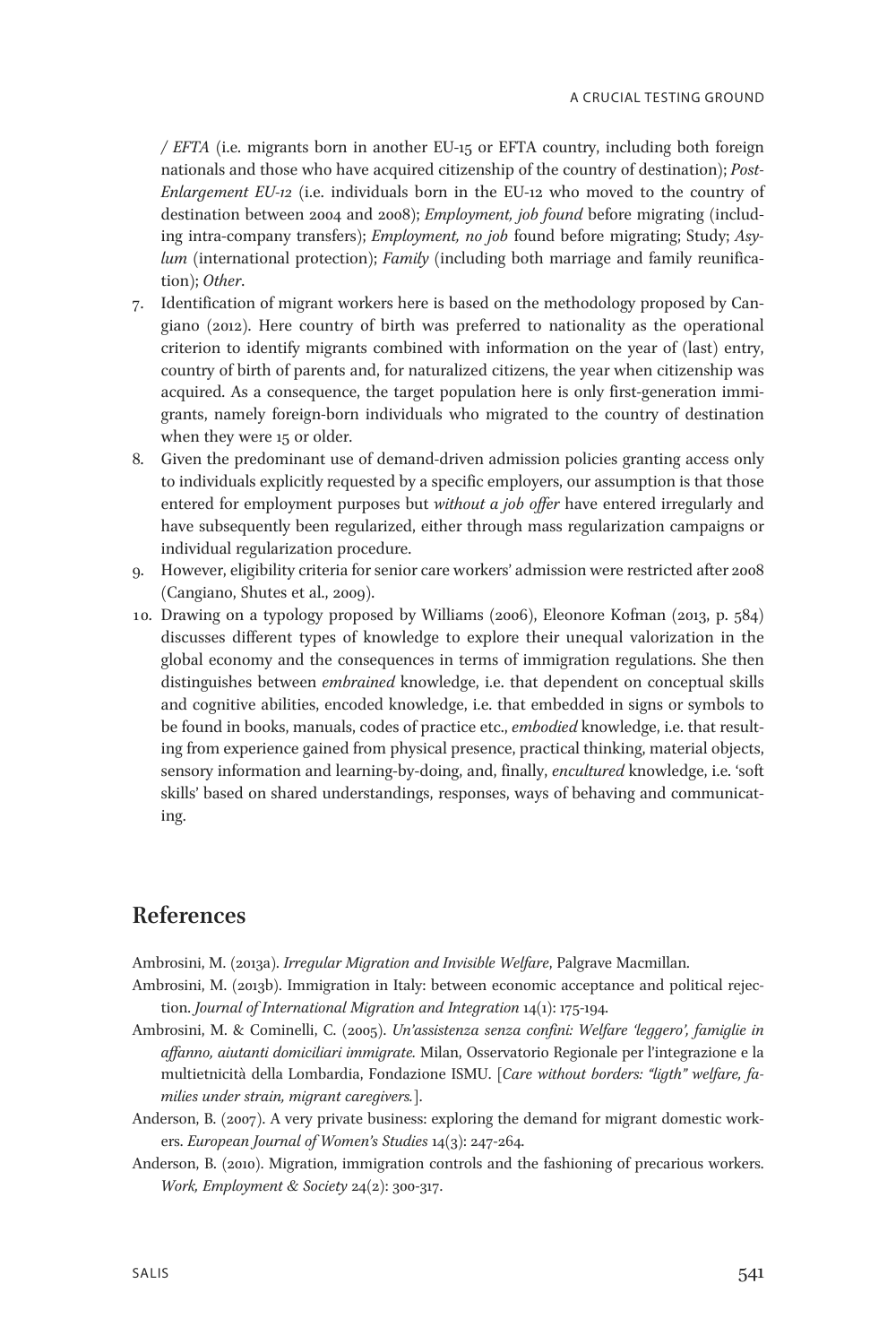- Anderson B. (2012). Who needs them? Care work, migration and public policy. Cuadernos de Relaciones Laborales. 30(1), p. 45-61.
- Anttonen, A. & Sipilä, J. (1996). European social care services: Is it possible to identify models ? Journal of European Social Policy 6(2): 87-100.
- Arango, J. & Finotelli C. (2009). Past and future challenges of a Southern European migration regime: the Spanish case. IDEA Working Papers n° 8, May 2009. URL: http://www.idea6fp.uw.edu.pl/pliki/WP8\_Spain.pdf
- Bettio, F. & Plantenga, J. (2004). Comparing care regimes in Europe. Feminist Economics 10(1): 85- 113.
- Bettio, F., Simonazzi, A., Villa P. (2006). Change in care regimes and female migration: the 'care drain' in the Mediterranean. Journal of European Social Policy 16(3): 271-285.
- Bettio, F. & Verashchagina, A. (2010). Long-Term Care for the elderly. Provisions and providers in 33 European countries. Rome, EU Expert Group on Gender and Employment (EGGE) – Fondazione G. Brodolini, Rome.
- Brennan, D., Cass, B. et al. (2012). The marketisation of care: rationales and consequences in Nordic and liberal care regimes. Journal of European Social Policy 22(4): 377-391.
- Buchel, F. & Frick, J. R. (2005). Immigrants' economic performance across Europe does immigration policy matter? Population Research and Policy Review 24(2): 175-212.
- Cangiano, A. (2012). Immigration policy and migrant labour market outcomes in the European Union: New evidence from the EU Labour Force Survey. FIERI Working Papers. Turin, FIERI, URL: www.labmiggov.eu
- Cangiano A. (2014a). Elder care and migrant labor in Europe: a demographic outlook. Population And Development Review 40(1): 131-154.
- Cangiano A. (2014b). Migration policies and migrant employment outcomes: conceptual analysis and comparative evidence for Europe, Comparative Migration Studies, 2(4): 417-444.
- Cangiano, A., I. Shutes, et al. (2009). Migrant care workers in ageing societies. Oxford, Centre on Migration, Policy and Society, University of Oxford.
- Cangiano, A. & Walsh, K. (2013). Recruitment processes and immigration regulations: the disjointed pathways to employing migrant carers in ageing societies. Work, Employment & Society. first published on November 13, 2013 doi:10.1177/0950017013491453
- Castagnone, E., Salis, E. et al. (2013). Promoting integration for migrant domestic workers in Italy. International Migration Paper  $n^{\circ}$ 115. Geneva, International Labour Office.
- Colombo, F., Llena-Nozal, A. et al. (2011). Help Wanted? Providing and Paying for Long-Term Care. Paris, OECD Publishing.
- Condon, S., Lada, E. et al. (2013). Promouvoir l'intégration des travailleuses et travailleurs domestiques migrants en France. Cahiers des migrations internationales No. 117. Géneve, OIT – Office International du Travail.
- Da Roit, B., Le Bihan, B. et al. (2007). Long-term care policies in Italy, Austria and France: Variations in cash-for-care schemes. Social Policy & Administration 41(6): 653-671.
- Da Roit, B & Sabbatinelli, S. (2013). Nothing on the move or just going private? Understanding the freeze on child- and eldercare policies and the development of care markets in Italy, Social Politics, 20 (3): 430-453.
- Devitt, C. (2012). Labour migration governance in contemporary Europe. The case of France, FIERI Working Papers, Turin: FIERI. URL www.labmiggov.eu
- Devitt, C. (2014). Government responses to foreign worker demand during economic crises: the cases of Britain and France 2008-2013, Comparative Migration Studies, 2(4): 445-468
- Einaudi, L. (2007). Le politiche dell'immigrazione in Italia dall'Unità a oggi. Bari, Laterza. [Immigration policy in Italy from 1861 to date.]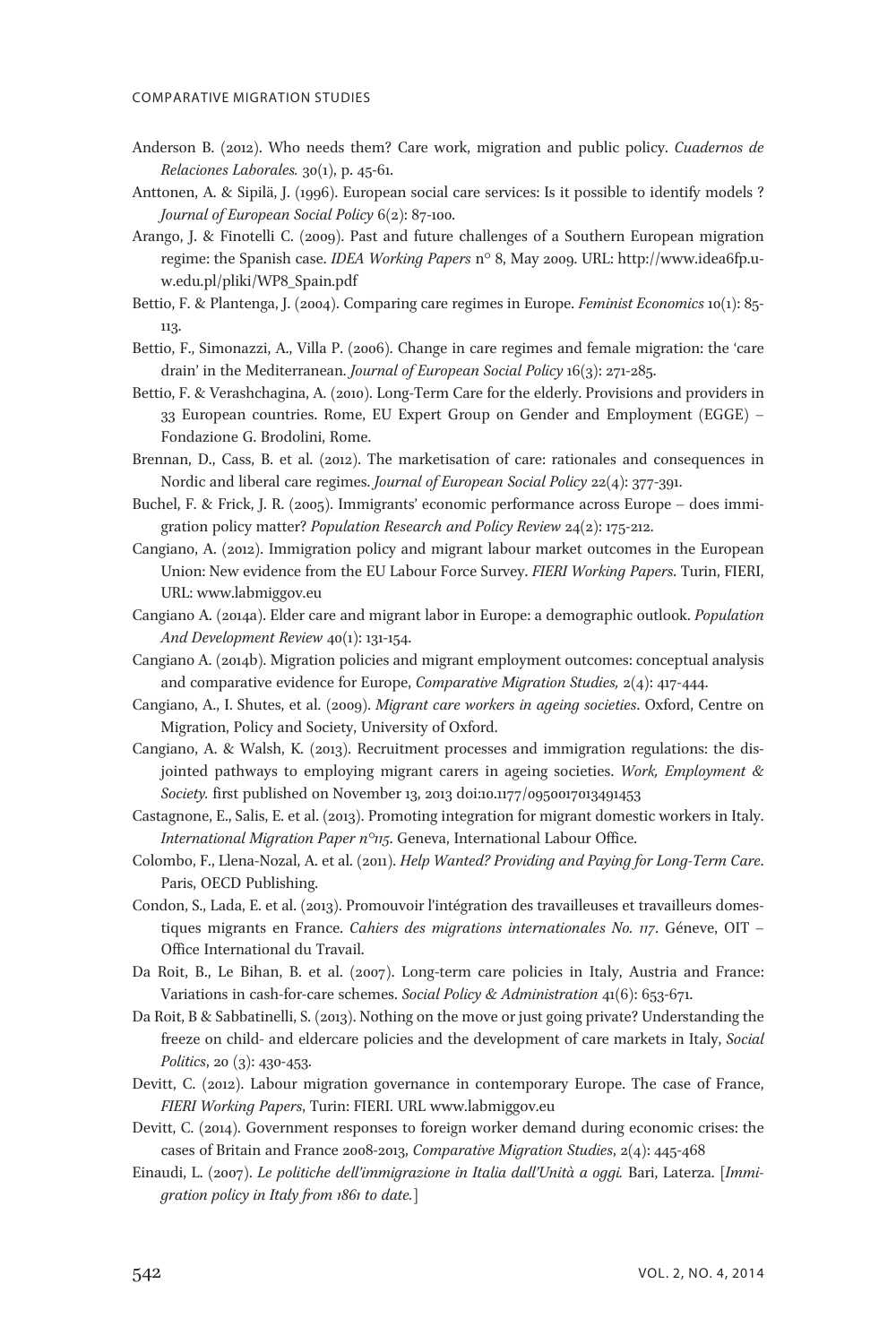- Esping-Andersen, G. (1990). The Three Worlds of Welfare Capitalism. Princeton, Princeton University Press.
- European Commission (2012). Communication from the Commission to the European Parliament, the Council, the European Economic and Social Committee and the Committee of the Regions. Towards a job rich recovery, COM(2012) 173final.
- Fujisawa, R. & Colombo, F. (2009). The Long-Term Care Workforce: Overview and Strategies to Adapt Supply to a Growing Demand. Paris, OECD Publishing.
- Gallotti, M. & Mertens J. (2013). Promoting integration for migrant domestic workers in Europe: A synthesis of Belgium, France, Italy and Spain. *International Migration Paper n°n8*. Geneva, International Labour Office.
- Geerts, J. (2011). The Long-Term Care workforce: description and perspectives. ENEPRI Research Report No. 93. URL: http://www.ancien-longtermcare.eu/sites/default/files/ENEPRIR-R93\_ANCIENWP3\_0.pdf
- Kilkey, M., Lutz, H. et al. (2010). Introduction: domestic and care work at the intersection of welfare, gender and migration regimes: some European experiences. Social Policy and Society 9 (03): 379-384.
- Kofman, E. (2013). Gendered labour migrations in Europe and emblematic migratory figures. Journal of Ethnic and Migration Studies 39(4): 579-600.
- Kraus, M., Riedel, M. et al. (2010). A typology of long-term care systems in Europe, ENEPRI Research Report NO. 91, URL: http://www.ceps.be/book/typology-long-term-care-systemseurope
- Lavenex, S. (2006). The Competition State and the multilateral liberalization of skilled migration, in A. Favell, ed., The human face of global mobility, international highly skilled migration in Europe, North America and the Asia-Pacific. New Brunswick, NJ: Transaction Publishers, 29- 54.
- Le Grand J. (1991). Quasi-Markets and Social Policy. The Economic Journal, 101(408): 1256-1267.
- Lister, R., Williams, F. et al. (2007). Gendering citizenship in Western Europe: new challenges for citizenship research in a cross-national context. Policy press, Bristol.
- Lutz, H. & Palenga-Möllenbeck, E. (2010). Care work migration in Germany: semi-compliance and complicity. Social Policy and Society 9(03): 419-430.
- McGovern, P. (2012) Inequalities in the (de-)commodification of labour: immigration, the nation state, and labour market stratification. Sociology Compass 6(6): 485-498.
- Menz, G. (2008). The political economy of managed migration. Non-state actors, Europeanization and the politics of designing migration policies. Oxford, Oxford University Press.
- Menz, G. & A. Caviedes (2010). Labour Migration in Europe, Palgrave Macmillan.
- Ministero del Lavoro e delle Politiche Sociali (2012). Secondo rapporto annuale sul mercato del lavoro degli immigrati. Roma, Direzione Generale Immigrazione. [Ministry of Labour and Social Policies (2012). Second annual report on labour market integration of immigrants, Rome.]
- Moriarty, J. (2010). Competing with myths: migrant labour in social care, In: Ruhs, M. & Anderson, B. (eds.) Who Needs Migrant Workers? Labour shortages, immigration, and public policy. Oxford, Oxford University Press.
- Morokvasic, M. (2004). Settled in mobility: engendering post-wall migration in Europe. Feminist Review 77 (1): 7-25.
- Naldini, M. & Saraceno, C. (2008). Social and family policies in Italy: not totally frozen but far from structural reforms. Social Policy & Administration 42(7): 733-748.
- OECD (2013). International Migration Outlook 2013, OECD Publishing.
- Pannell, K & Altman, M. (2009). Minding the Gap: feminist perspectives on policies affecting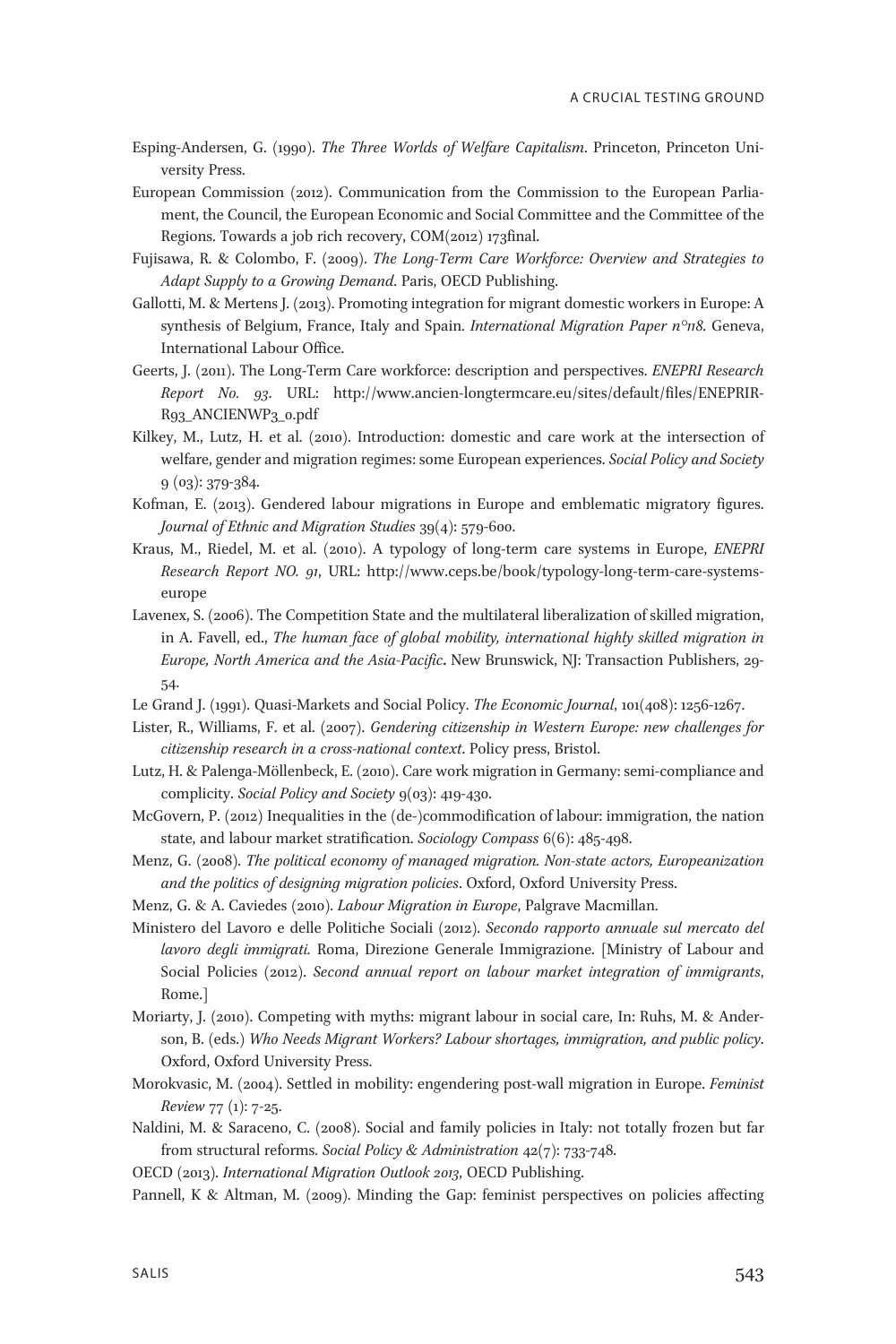immigrant labor in the domestic services industry in Europe. Cahiers de l'Urmis URL: http:// urmis.revues.org/810

- Parreñas, R.S. (2000). Migrant Filipina domestic workers and the international division of reproductive labor. Gender & Society 14(4): 560-580.
- Pasquinelli, S. & Rusmini, G. (2010). La regolarizzazione delle badanti. In: Network Non Autosufficienza: L'assistenza agli anziani non-autosufficienti in Italia. 2° Rapporto, Sant'Arcangelo di Romagna, Maggioli Editore. [The regularization of migrant caregivers. In: Network Non Autosufficienza: Care to dependent elderly in Italy. 2° Report.]
- Pastore, F. (2010). Managing migration through the crisis. Evolving patterns in European policies on labour migration and mobility. FIERI Working Papers. Turin, FIERI. URL: www.labmiggov.eu
- Pastore F. (2014). The Governance of Migrant Labour Supply in Europe, Before and During the Crisis. (Introduction) Comparative Migration Studies, 2(4): 385-416.
- Pastore, F., Salis, E. & Villosio, C. (2012). L'Italia e l'immigrazione low cost: fine di un ciclo?, Paper presented at the V ESPANET-Italia Conference, Rome, 20-22 September 2012, available online at www.espanet-italia.net
- Pastore, F. & Salis, E. (2013). Managing labour migration in times of crisis. Comparative overview. Research Paper. Brussels, European Policy Centre. URL: http://www.eu-asia.eu/publications/ migration-integration/
- Salis, E. (2012). Labour migration governance in contemporary Europe. The case of Italy. Turin, FIERI Working Papers. URL http://www.labmiggov.eu/country-reports/
- Salis, E. (2013). The internationalization of care regimes. A concept paper. FIERI Working papers. Turin, FIERI. URL: http://www.labmiggov.eu/working-papers/
- Shutes, I. & Chiatti, C. (2012). Migrant labour and the marketisation of care for older people: The employment of migrant care workers by families and service providers. Journal of European Social Policy 22(4): 392-405.
- Sciortino, G. (2004). Immigration in a Mediterranean welfare state: the Italian experience in comparative perspective. Journal of Comparative Policy Analysis: Research and Practice 6(2): 111-129.
- Shire, K. (2014). Family supports and insecure work: the politics of household service employment in conservative gender regimes, Paper presented at the XVIII ISA World Congress of Sociology "Facing an unequal world: challenges for global sociology", Yokohama, 13-19 July 2014.
- Simonazzi, A. (2009). Care regimes and national employment models. Cambridge Journal of Economics 33(2): 211-232.
- Schwenken, H. & Heimeshoff, L.M. (eds) (2011). Domestic workers count: global data on an often invisible sector, Kassel University Press, Kassel.
- Triandafyllidou, A. (2013). Irregular Migrant Domestic Workers in Europe: Who Cares?, Ashgate Publishing, Limited.
- Ungerson, C. (2003). Commodified care work in European labour markets. European Societies 5 (4): 377-396.
- Van Hooren, F.J. (2012). Varieties of migrant care work: Comparing patterns of migrant labour in social care. Journal of European Social Policy 22(2): 133-147.
- Williams, A. (2006). Lost in translation? International migration, learning and knowledge. Progress in human geography, 30(5): 588-607.
- Williams, F. (2010). Convergences and divergences in the employment of migrant care workers in European welfare regimes. ISA world congress of sociology. Gothenburg, Sweden.
- Williams, F. (2012). Converging variations in migrant care work in Europe. Journal of European Social Policy 22(4): 363-376.